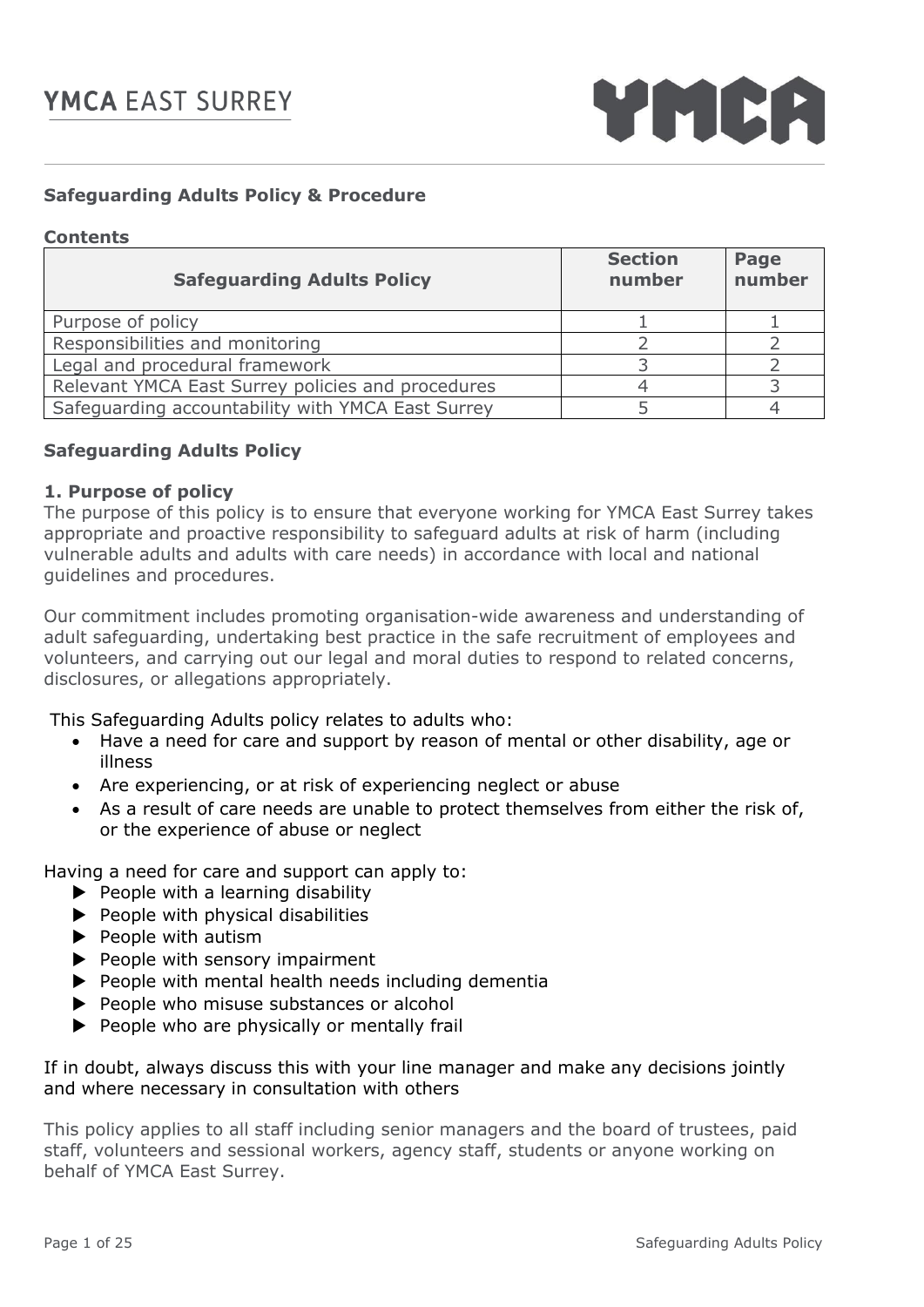

YMCA East Surrey is fully committed to safeguarding the welfare of adults and achieve this through a multi-disciplinary approach with consultation and the sharing of information. This policy and procedural guidance should be used in conjunction with Local Safeguarding Adults Board procedures and guidance.

YMCA East Surrey recognises the importance of its support services to families, children, young people and adults and its responsibilities to safeguard and promote the welfare of those who have care needs or are at risk.

This requires us to:

- Eisten to, value, encourage and support those we work with.
- $\triangleright$  Provide clear internal procedures for identifying and dealing with concerns about possible abuse and ensure their implementation.
- Provide effective management for staff, students and volunteers through supervision, support and training.
- $\triangleright$  Adopt and promote a code of conduct for staff.
- $\triangleright$  Include continuous risk assessment within our work with service users.
- $\blacktriangleright$  Recruit safely, ensuring all necessary checks are made.
- $\triangleright$  Share information about adult protection and good practice with service users, staff, students and volunteers.
- Develop and maintain effective information sharing with statutory services and other agencies, involving service users as appropriate.
- Work collaboratively with Local Adult Safeguarding Boards.

This policy applies to those adults we work with who have care needs and who may be at risk of abuse or neglect. It also applies to all trustees, staff, students and volunteers working for YMCA East Surrey. Any allegation or concern about abuse must be acted upon.

All work undertaken by YMCA East Surrey will be subject to continuous risk assessment and comply with YMCA East Surrey's Risk Policy and Procedures.

The responsibility to report any concerns rests with the individual regardless of their place within the organisation, any concern that an adult with care needs is at risk of abuse must be discussed with the line manager without delay and further action taken as necessary.

Every effort will be made to ensure that trustees, staff, students and volunteers recruited to work for YMCA East Surrey are suitable to do so. Those who are responsible for appointing staff will be trained in safe recruitment practices. All references will be robustly scrutinized and other checks sought at the appropriate level e.g. DBS, SOVA etc.

YMCA East Surrey is committed to training all staff, students and volunteers in this policy and procedure and code of behaviour, as part of the induction process. It requires all those working with adults with care needs to address safeguarding within the induction programme, and to undertake Safeguarding Adults Training within their probationary period. In addition, they will be required to undertake either refresher training or more advanced training (as appropriate) at least every two years.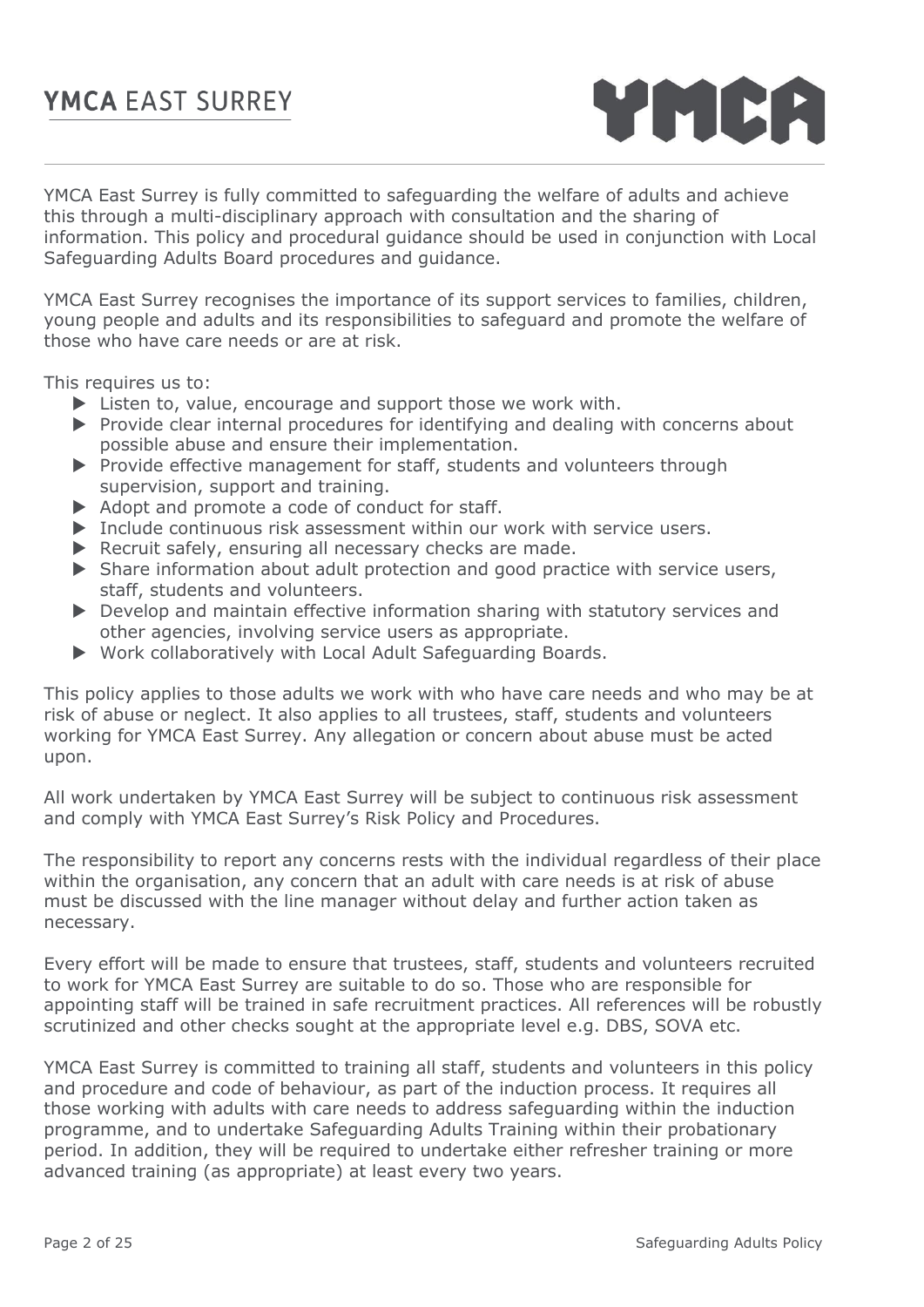

## **2. Responsibilities and Monitoring**

| September 2020      |
|---------------------|
| September 2021      |
| September 2022      |
| CEO                 |
| Board of Management |
|                     |

#### **3. Legal procedural framework**

YMCA East Surrey will ensure it recognises its duty of care and meets its legal responsibilities as outlined in the following legislation relating to Safeguarding Adults:

- Human Rights Act 1998
- Sexual Offences Act 2003
- ▶ Disability Discrimination Act 2003
- ▶ Domestic Violence Crime and Victims Act 2004
- Mental Capacity Act 2005
- Safeguarding Adults National Framework of Standards 2005
- Mental Health Act 2007
- Information Sharing Guidance for Safeguarding Practitioners 2015
- Care Act 2014
- Anti-Social Behaviour, Crime and Policing Act 2014
- Serious Crime Act 2015
- ▶ Counter-Terrorism and Security Act 2015

#### **3.1 National guidance**

- $\triangleright$  No Secrets: guidance on developing and implementing multi-agency policies and [procedures to protect vulnerable adults from abuse](https://www.gov.uk/government/publications/no-secrets-guidance-on-protecting-vulnerable-adults-in-care) (Department of Health, 2000)
- ▶ Care & Support Statutory Guidance, Care Act 2014
- Statement of government policy on Adult Safequarding (Department of Health, 2011)
- [Safeguarding adults at risk of harm: A legal guide for staff](https://www.gov.im/media/1350534/a-guide-to-practitioners.pdf) (Social Care Institute for Excellence, 2011)

YMCA East Surrey will also work closely with, and adhere to the guidelines issued by the relevant Local Safeguarding Adults Board in areas where YMCA East Surrey delivers services (currently Surrey and West Sussex) details of which can be found here: <https://www.surreysab.org.uk/> and<https://www.westsussexsab.org.uk/>

#### **4. Relevant YMCA East Surrey policies and procedures**

This policy should be read in conjunction with a number of other key YMCA East Surrey policies, which contribute to YMCA's management of safeguarding issues:

- Behaviour management
- [Bullying and Harassment](file:///G:/AllStaff/Policies,%20Procedures%20and%20Handbooks/Human%20Resources)
- [Code of conduct](file:///G:/AllStaff/Policies,%20Procedures%20and%20Handbooks/Human%20Resources)
- [Complaints](file:///G:/AllStaff/Policies,%20Procedures%20and%20Handbooks/Human%20Resources)
- [Confidentiality](file:///G:/AllStaff/Policies,%20Procedures%20and%20Handbooks/Children)
- ▶ Data Protection Policy
- $\blacktriangleright$  [Equality and diversity](file:///G:/AllStaff/Policies,%20Procedures%20and%20Handbooks/Human%20Resources)
- E-safety policy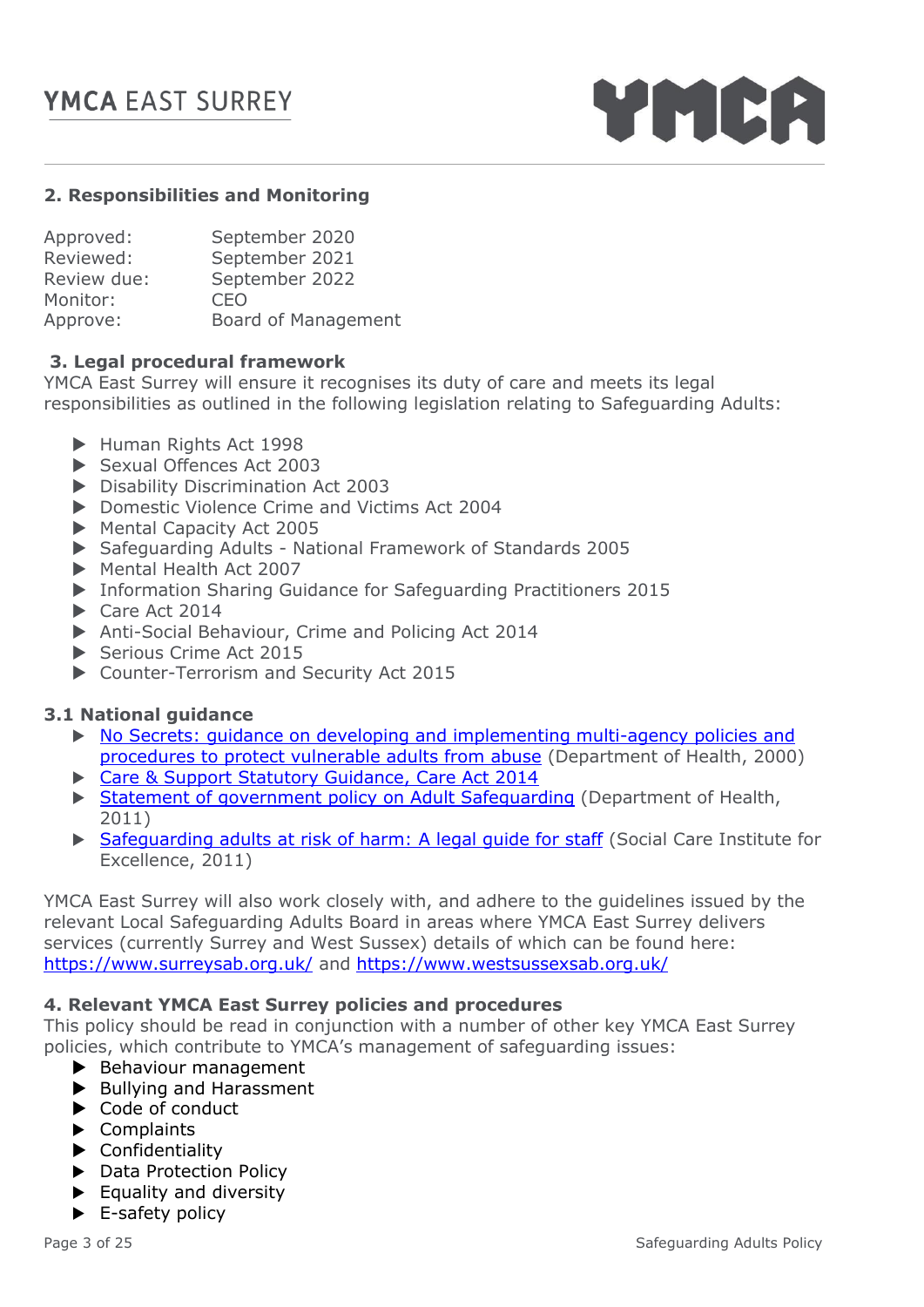

- $\blacktriangleright$  [Health and safety](file:///G:/AllStaff/Policies,%20Procedures%20and%20Handbooks/Facilities%20and%20Risk)
- $\blacktriangleright$  [Inclusion](file:///G:/AllStaff/Policies,%20Procedures%20and%20Handbooks/Children)
- **F** Information sharing and confidentiality policy
- $\blacktriangleright$  Lone working policy
- $\triangleright$  [No smoking, drugs and alcohol](file:///G:/AllStaff/Policies,%20Procedures%20and%20Handbooks/Children)
- $\blacktriangleright$  [Personal and intimate care](file:///G:/AllStaff/Policies,%20Procedures%20and%20Handbooks/Children)
- [Recruitment and selection](file:///G:/AllStaff/Policies,%20Procedures%20and%20Handbooks/Human%20Resources)
- $\blacktriangleright$  Safeguarding children policy
- Safer recruitment process
- $\blacktriangleright$  Staff disciplinary policy
- Staff handbook
- Whistleblowing

In addition to the above, there are a number of other policies that contribute towards safeguarding, which can be found in the relevant folders here: G:\AllStaff\Policies, Procedures and Handbooks.

## **5. Safeguarding accountability within YMCA East Surrey**

Safeguarding is the responsibility of us all. When dealing with the concerns discussed in this policy, the lines of accountability for responding appropriately apply to all members of staff.

Members of staff are expected to consult their Line Manager when they have any concerns for the welfare of an adult. These managers will consult, if needed, with their Heads of Services.

If a staff member has concerns about the attitudes and/or behaviours of a YMCA East Surrey colleague/volunteer, they have a duty to comply with YMCA East Surrey's Whistle [Blowing policy and Code of Conduct.](file:///G:/AllStaff/Policies,%20Procedures%20and%20Handbooks/Human%20Resources)

## **5.1 Safeguarding accountability framework within YMCA East Surrey**

#### **Trustees**

- Accountable for YMCA East Surrey and therefore all safeguarding within the organisation
- Ensure appropriate policies and procedures are in place
- ▶ Can identify and handle concerns in an open manner
- Ensure there are clear systems for reporting concerns to relevant organisations e.g. HSE, ICO or LA Adult Social Care
- $\triangleright$  Identifies risks and how to mitigate these in a risk register
- $\triangleright$  Is quick to respond to concerns and carry out investigations
- $\blacktriangleright$  Receive regular reports on safeguarding
- $\blacktriangleright$  Receive annual safeguarding training and updates.

## **Safeguarding Designated Trustee**

- Accountable to the Board of Trustees for the development of safeguarding within the organisation
- Meets quarterly with the Chief Executive (Head of Safeguarding)
- Acts as independent resource that can offer advice, on request, to management that are dealing with and reporting safeguarding incidents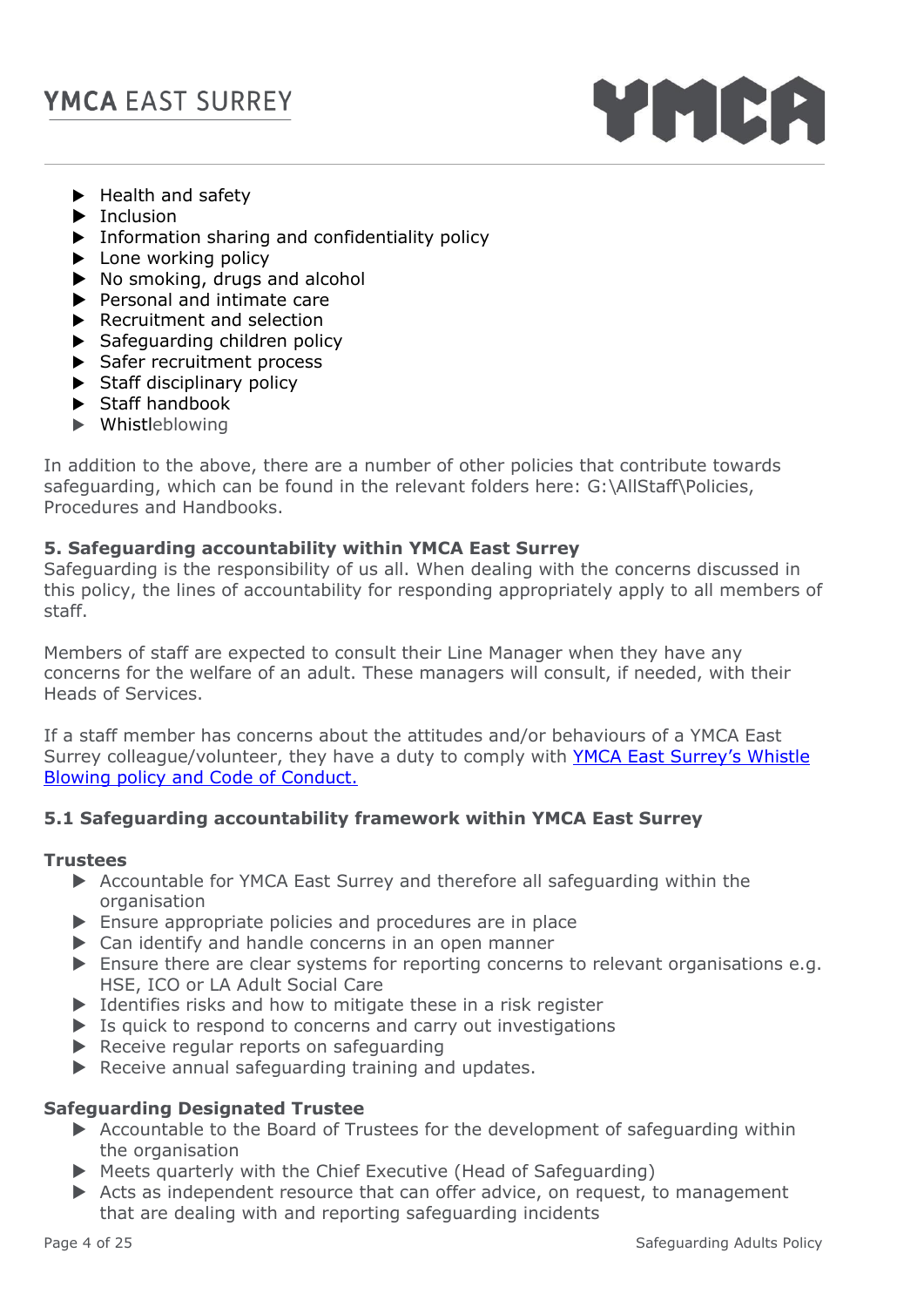- Offers challenge to ensure the organisation is at all times doing all it can to safeguard the service users, staff etc.
- **Provides reports to Trustees at each Trustee Board meeting**
- Regularly receives and collates information in respect of safeguarding activity to inform a corporate assessment of risk
- ▶ Reviews the Safeguarding Adults policy and procedure, with the support of Heads of Services
- Is informed of any significant safeguarding incident within the organisation

## **Chief Executive**

- $\triangleright$  Accountable to the Trustees for safeguarding within the organisation
- Meets quarterly with the Safeguarding Designated Trustee
- Ensures a clear framework for the management accountability for safeguarding
- Accountable for safeguarding in all projects and services within the various service lines
- Commissions specific time limited work to address safeguarding issues
- ▶ Together with HR ensure that safe recruitment practices are fully employed & that staff appointed have the necessary skills and experience in safeguarding appropriate to their role
- Ensures that a range of appropriate safeguarding training and budgets are available to meet the needs of the workforce
- Reviews the quality and content of YMCA East Surrey's Safeguarding training to meet the needs of the organisation and to ensure any new learning can be fully integrated into working practices

## **Heads of Services – Senior DSLs**

- $\blacktriangleright$  Line management responsibility for the safe delivery, quality and effectiveness of services
- Ensures that staff and volunteers receive relevant safeguarding training and support
- Ensures that effective supervision supports safeguarding at all levels within the department
- Ensures that there is a clear framework for risk assessments and escalation of concerns as required
- Makes adult protection referrals to Adult Social Care as necessary

#### **Project Managers**

- Accountable to the Heads of Services for safeguarding in projects and services within their region
- ▶ Together with the HR Department ensure safe recruitment practices are fully employed in the recruitment of both staff and volunteers and that they have the necessary skills and experience in safeguarding, appropriate to the role
- $\triangleright$  Line management responsibility for the safe delivery, quality and effectiveness of the services within their service
- Ensure that safeguarding practice is regularly discussed in supervision to identify any training needs and is included within the staff appraisal process
- $\blacktriangleright$  Ensure all members of staff within their region receive the level of safeguarding training appropriate to their role and responsibilities
- Ensure effective supervision supports safeguarding in their service

YMCA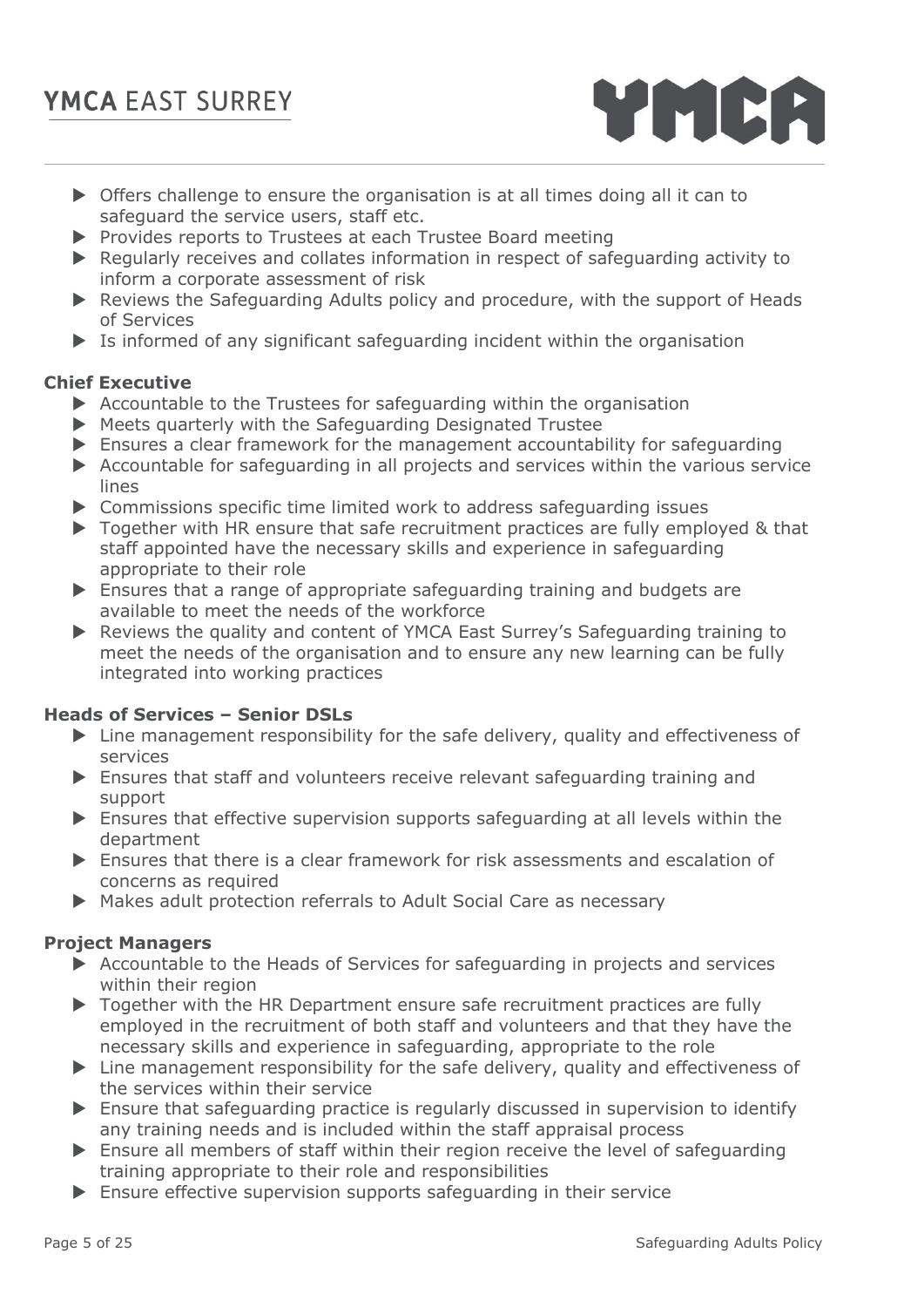- Reports on the practice and management of safeguarding in their serviceand responds to safeguarding audits, as required
- ▶ Offer advice and support to staff on safeguarding issues
- Ensure the development of a safeguarding culture within the context of their services
- $\triangleright$  Undertake management reviews when there are concerns about quality and effectiveness in relation to safeguarding and take corrective action where necessary
- $\blacktriangleright$  Responsibility to establish and maintain effective relationships with other agencies locally in relation to safeguarding and to challenge when appropriate
- Ensure that safeguarding is integral to all YMCA East Surrey processes for the assessment, analysis, planning and reviewing of outcomes, in our work with service users
- Make referrals to Adults Social Care, as necessary

## **Designated Safeguarding Leads**

YMCA East Surrey will identify individuals with the requisite experience to act as the named Designated Safeguarding Lead (DSL).

The named person will be required to offer consultation and advice on safeguarding matters to other staff members.

The DSLs must have:

- $\triangleright$  Significant experience of working with protection issues
- A thorough and current knowledge of safeguarding guidance and legislation
- Undertaken safeguarding training which has been appropriately updated
- A sound understanding of their Local Safeguarding Adults' Board's Procedures
- A comprehensive knowledge of local networks
- The confidence and ability to use sound professional judgement.

It is for the DSL to work together with the project manager to make any decisions in respect of the case and to ensure that both the consultation and any decisions have been properly recorded.

YMCA East Surrey's Senior DSLs are:

Ian Burks | CEO T: 01737 779979 (Reception) M: 07764 819182 E: [ian.burks@ymcaeastsurrey.org.uk](mailto:ian.burks@ymcaeastsurrey.org.uk)

Judith Brooks | Head of Children and Young People T: 01737 784974 M: 07870 904035 E: [judith.brooks@ymcaeastsurrey.org.uk](mailto:judith.brooks@ymcaeastsurrey.org.uk)

Lee Fabry | Head of Housing (Hillbrook House) T: 01737 773089 E: [lee.fabry@ymcaeastsurrey.org.uk](mailto:lee.fabry@ymcaeastsurrey.org.uk)

YMCA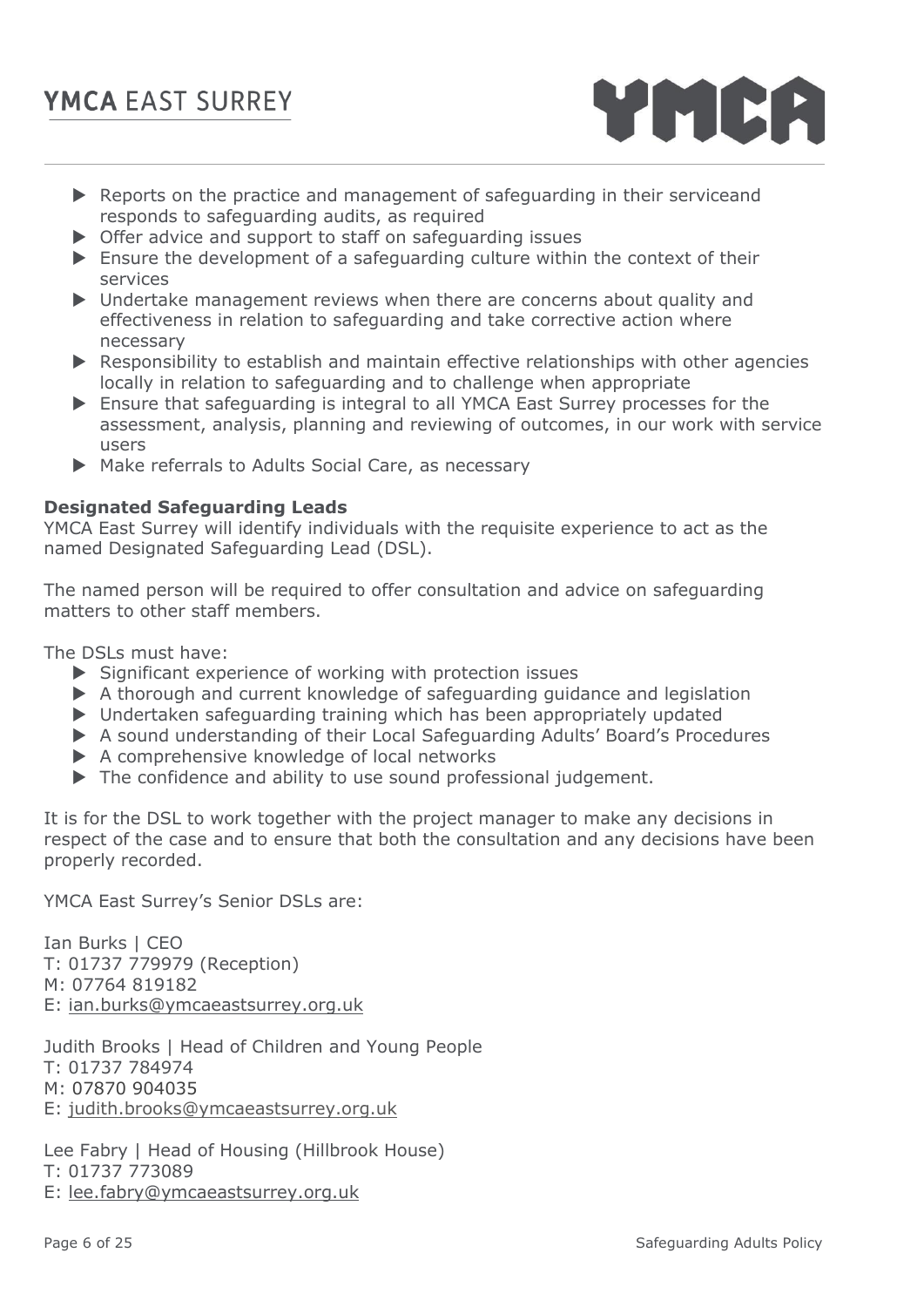

Stuart Kingsley | Deputy Head of Children and Young People 01737 222859 07442 011483 E: stuart.kingsley@ymcaeastsurrey.org.uk

## **Front line members of staff**

- Accountable to their project or service manager for safeguarding within their work
- Responsibility for the safe delivery, quality and effectiveness of the services they provide
- $\triangleright$  Are alert to safeguarding issues in all aspects of their work
- $\triangleright$  Keep accurate and timely records which are signed and dated and comply with YMCA East Surrey's procedures in relation to file format and management
- ▶ To alert their line management any concerns they may have for the welfare of an adult
- ▶ Use supervision and appraisal to reflect on practice in relation to safeguarding
- ▶ Undertake safeguarding training as required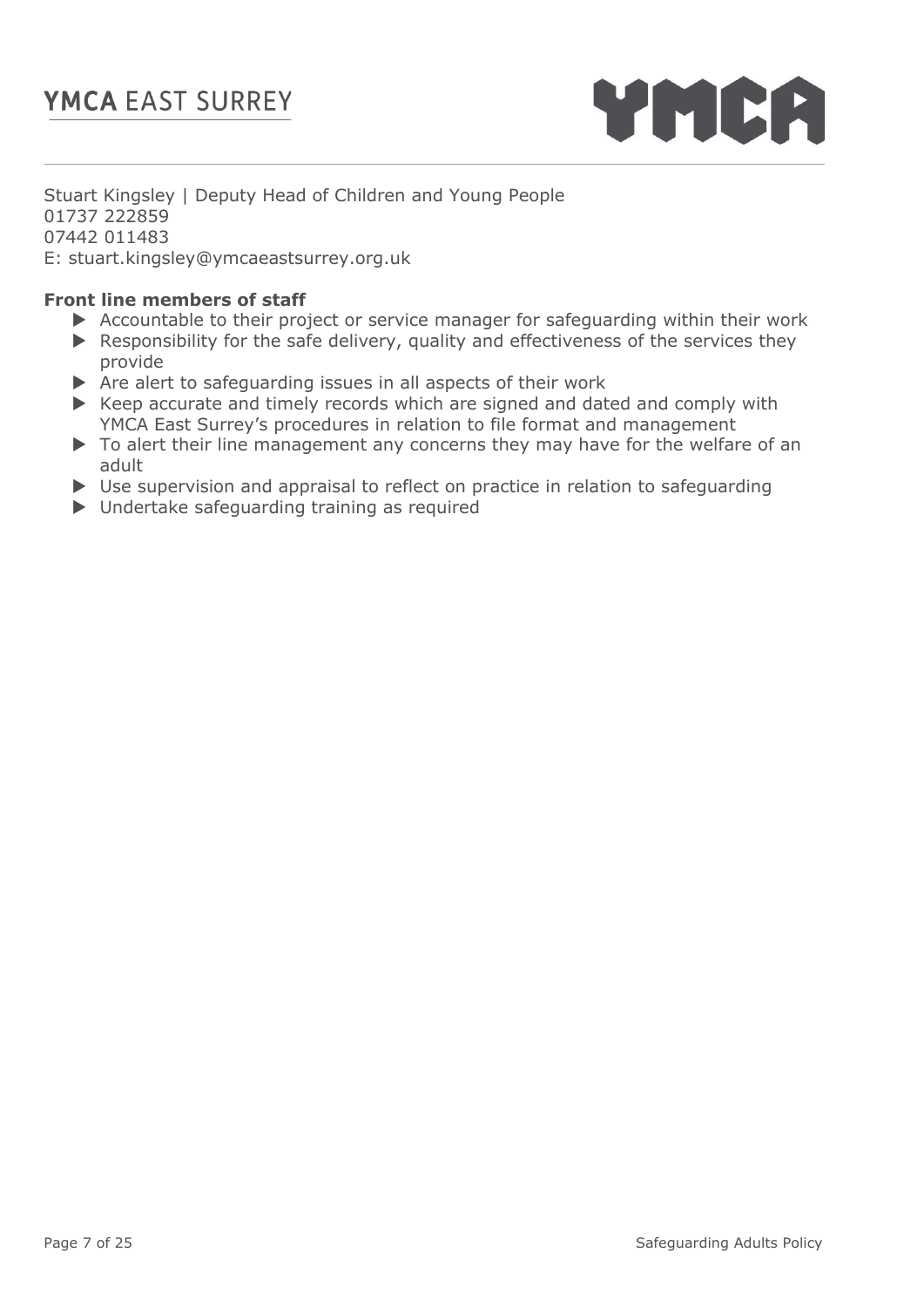YMCA

## **Safeguarding Adults Procedure**

Approved: September 2020 Reviewed: September 2021 Review due: September 2022

## **Purpose of procedure**

The purpose of this procedure is to ensure a speedy and effective response for dealing with concerns about adult abuse. Adherence to these procedures is mandatory for all YMCA East Surrey staff and volunteers. All new staff to YMCA East Surrey will be made aware of this policy and procedures through the induction process.

This procedure applies to all staff, including senior managers and the Board of Trustees, paid staff, volunteers and sessional workers, agency staff, students or anyone working on behalf of YMCA East Surrey. Please note, all references to "members of staff" should be interpreted as meaning all staff, whether they are in a paid or unpaid capacity.

YMCA East Surrey is committed to training all staff, students and volunteers in this policy and procedure and code of behaviour, as part of the induction process. It requires all those working with adults with care needs to address safeguarding within the induction programme, and to undertake Safeguarding Adults Training within their probationary period. In addition, they will be required to undertake either refresher training or more advanced training (as appropriate) at least every two years.

## **Appendices**

The following appendices provide more detailed guidance for YMCA trustees, managers, and members of staff that should be referred to when dealing with issues relating to safeguarding.

| <b>Appendix</b><br>number | <b>Title</b>                                      | Page<br>number |
|---------------------------|---------------------------------------------------|----------------|
|                           | Definition of Abuse                               | 8              |
|                           | <b>Indicators of Abuse</b>                        | 9              |
| 3                         | Responding to disclosure of Abuse                 | 12             |
| 4                         | What to do if you have concerns                   | 14             |
| 5                         | Reporting concerns and allegations against staff  | 16             |
| 6                         | Recording                                         | 17             |
|                           | Whistleblowing                                    | 18             |
| 8                         | Escalation - resolving inter-agency disagreements | 19             |
| 9                         | Safe recruitment and training                     | 20             |
| 10                        | <b>Expectations of staff</b>                      | 21             |
| 11                        | Death of adult service user                       | 22             |

## **App 1 Definition of Abuse**

Abuse is described as "a violation of an individual's human or civil rights by any other person or persons" (No Secrets, Department of Health - 2000).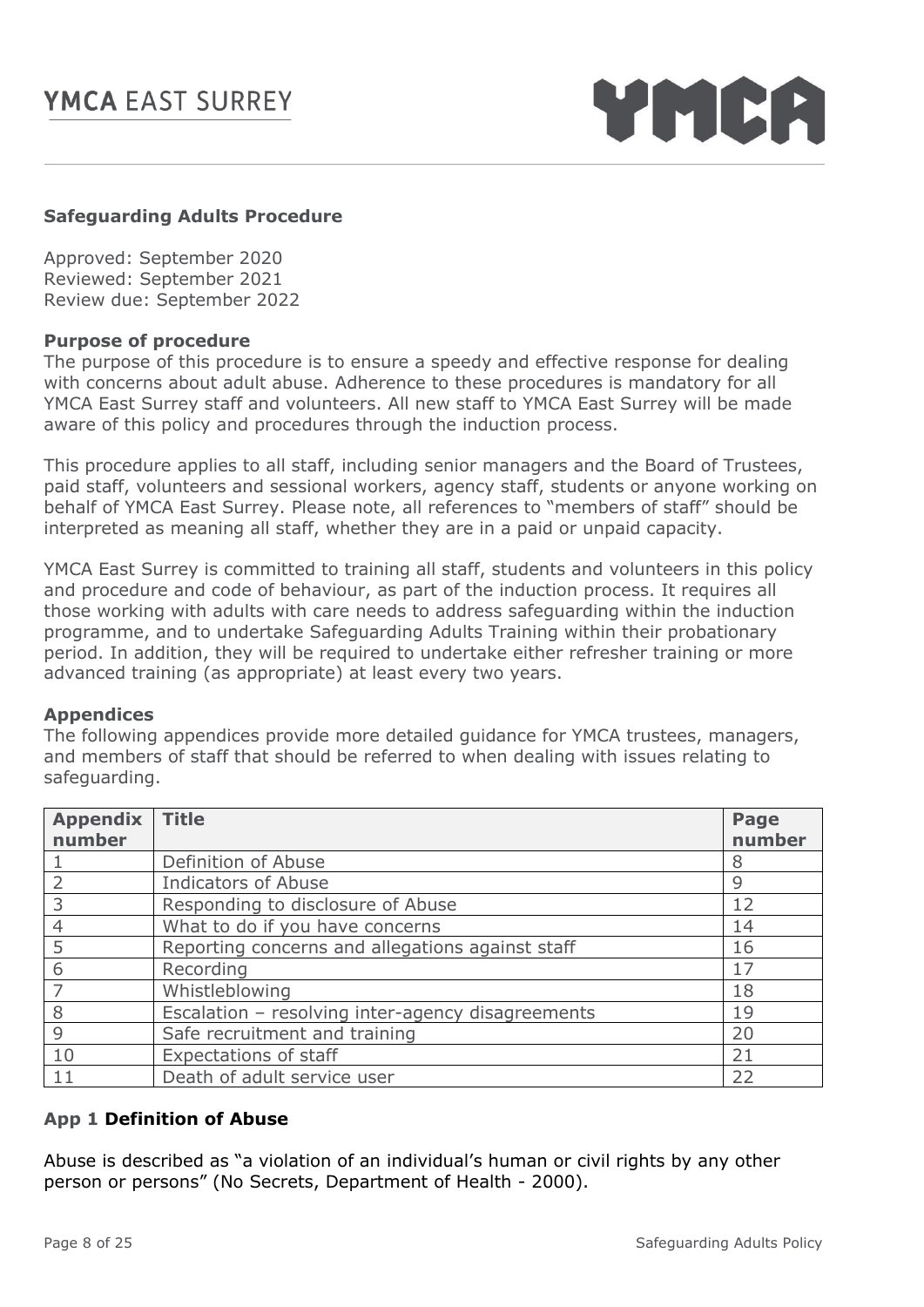

Abuse can occur in any relationship, context or environment irrespective of whether the adult with care needs lives in his or her own home, with their family or on their own, in residential care, shared or supported housing. Those who perpetrate abuse on others are often well known to their victims. Abuse occurs where there is an imbalance of power and that power is misused. The seriousness of abuse varies and can range from behaviour that is violent and criminal to passive abuse, which is neglectful, unintentional and less deliberately exploitative in character.

Abuse may consist of a single act or repeated acts. It may be physical, verbal or psychological, it may be an act of neglect or an omission to act, or it may occur when a person is persuaded to enter into a financial or sexual transaction to which he or she has not consented, or cannot consent. Abuse can occur in any relationship and may result in significant harm to, or exploitation of, the person subjected to it.

## **Self-Neglect**

Some adults may be at risk from their own self neglect. This is a serious issue which must be addressed; however, arrangements for responding to Self-Neglect differ across local areas. Please check Local Safeguarding Adults Board (LSAB) procedures to understand the required response in your area. Should the LSAB website have no information on what to do in situations of Self Neglect, a referral should be made to Adult Services to initiate an assessment.

#### **Physical abuse:**

This can include being assaulted, hit, slapped, pushed, restrained, being denied food or water, or not being helped to go to the bathroom needed. It can also include misuse of medication.

#### **Sexual abuse:**

This includes indecent exposure, sexual harassment, inappropriate looking or touching, as well as rape. Sexual teasing or innuendo, sexual photography, subjection to pornography, witnessing sexual acts, and sexual acts that were not consented to or where pressured into consenting to all count as sexual abuse.

#### **Psychological and emotional abuse:**

Threats of harm or abandonment, deprivation of contact, humiliation, blaming, controlling, intimidation, coercion, harassment, verbal abuse, isolation or withdrawal from services or supportive networks.

## **Financial or material abuse:**

Including theft, fraud, exploitation, pressure in connection with wills, or the misuse or misappropriation of property, possessions or benefits.

#### **Neglect and acts of omission**:

This may involve ignoring medical or physical care needs, failure to provide access to appropriate health, social care or educational services, the withholding of the necessities of life, such as medication, adequate nutrition and heating.

#### **Discriminatory abuse**

This includes some forms of harassment, slurs or similar unfair treatment relating to race, gender and gender identity, age, disability, sexual orientation, or religion.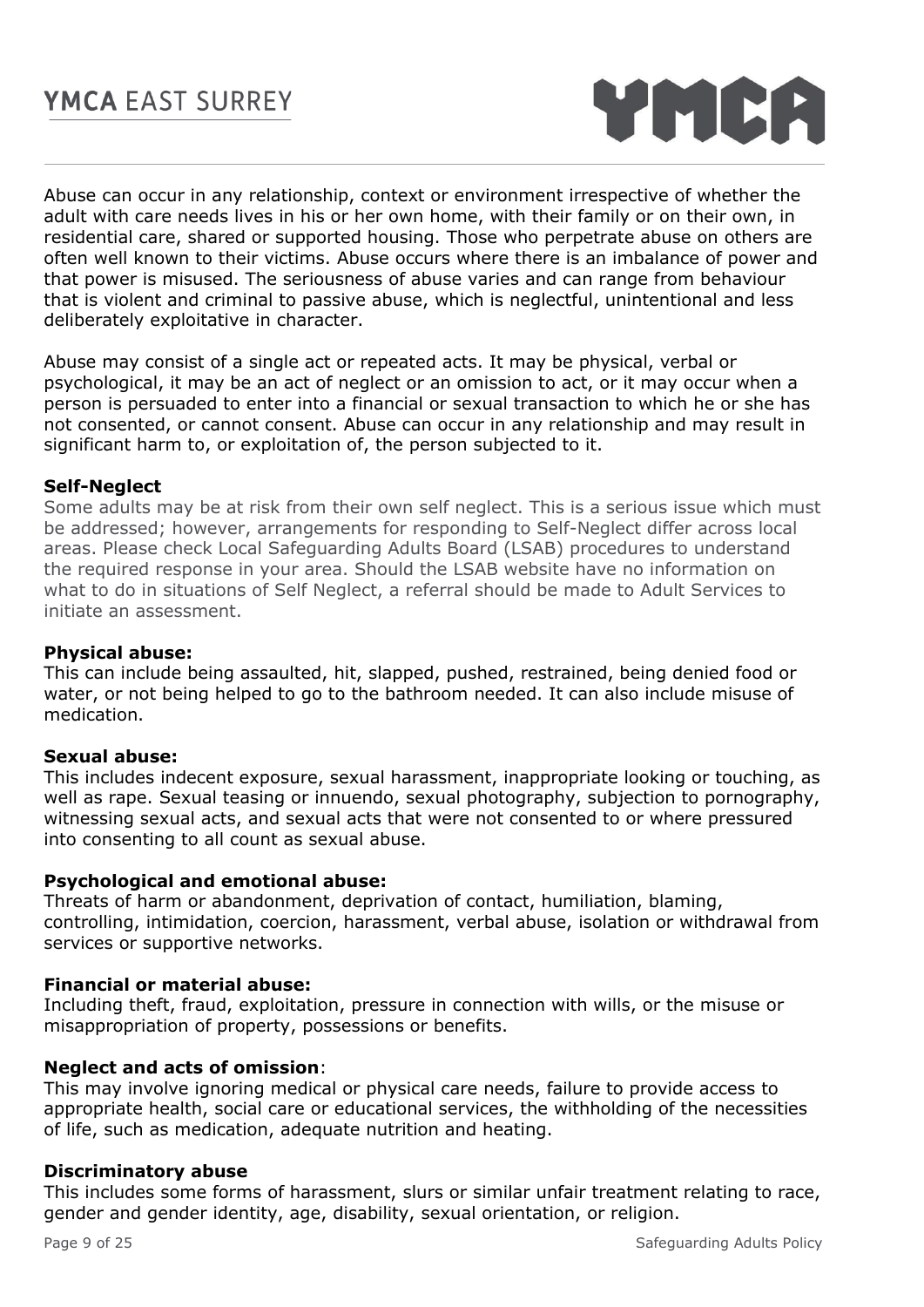YMCA

## **Institutional abuse**

Neglect and poor professional practice may in some circumstances constitute abuse. This may take the form of isolated incidents of poor practice or unsatisfactory professional practice at one end of the spectrum, through to pervasive ill treatment or gross misconduct at the other.

## **New technologies and abuse**

This may involve abuse through bullying and intimidation using texting, mobile phones and emails. Exposure to inappropriate materials via internet sites and games and predators making contact with people through social networking sites.

Incidents of abuse may be multiple, either to one person in a continuing relationship or service context or to more than one person at a time. This makes it important to look beyond the single incident or breach in standards to the underlying dynamics and pattern of harm.

Some instances of abuse will constitute a Criminal Offence. In this respect adults with care needs are entitled to the protection of the law in the same way as any other adult. Alleged criminal offences differ from all other types of non-criminal forms of abuse in that the responsibility for initiating action invariably fall on the state in the form of the police or CPS. They need to be contacted immediately, as a criminal investigation by the police takes priority over any other line of enquiry.

## **All service users are potentially open to abuse, but that those defined as 'adults with care needs' are particularly at risk.**

Safeguarding adults means protecting a person's right to live in safety, free from abuse and neglect.

The Care Act requires that each Local Authority must:

Make enquiries, or ensure others do so, if it believes an adult is experiencing, or is at risk of, abuse or neglect. The Care Act lists the following criteria for Local Authorities to determine if such an enquiry must be initiated.

- ▶ Has a need for care and support by reason of mental or other disability, age or illness; and
- Is experiencing, or at risk of experiencing neglect or abuse and
- As a result of those care needs is unable to protect themselves from either the risk of, or the experience of abuse or neglect

## **Care Act 2014**

Remember, service users outside of this definition may also be at risk of abuse due to low self-esteem, social isolation, drug or alcohol misuse, offending history, homelessness, ethnicity, immigration status, gender or sexuality.

Domestic Abuse, as defined as "any incident of threatening behaviour, violence or abuse between adults who are or have been intimate partners or between family members regardless of gender, disability or sexuality".

Page 10 of 25 Safeguarding Adults Policy Honour Based Violence and Forced Marriage can also involve the abuse of an adult with care needs. The Association of Chief Police Officers (ACPO) definition of Honour Based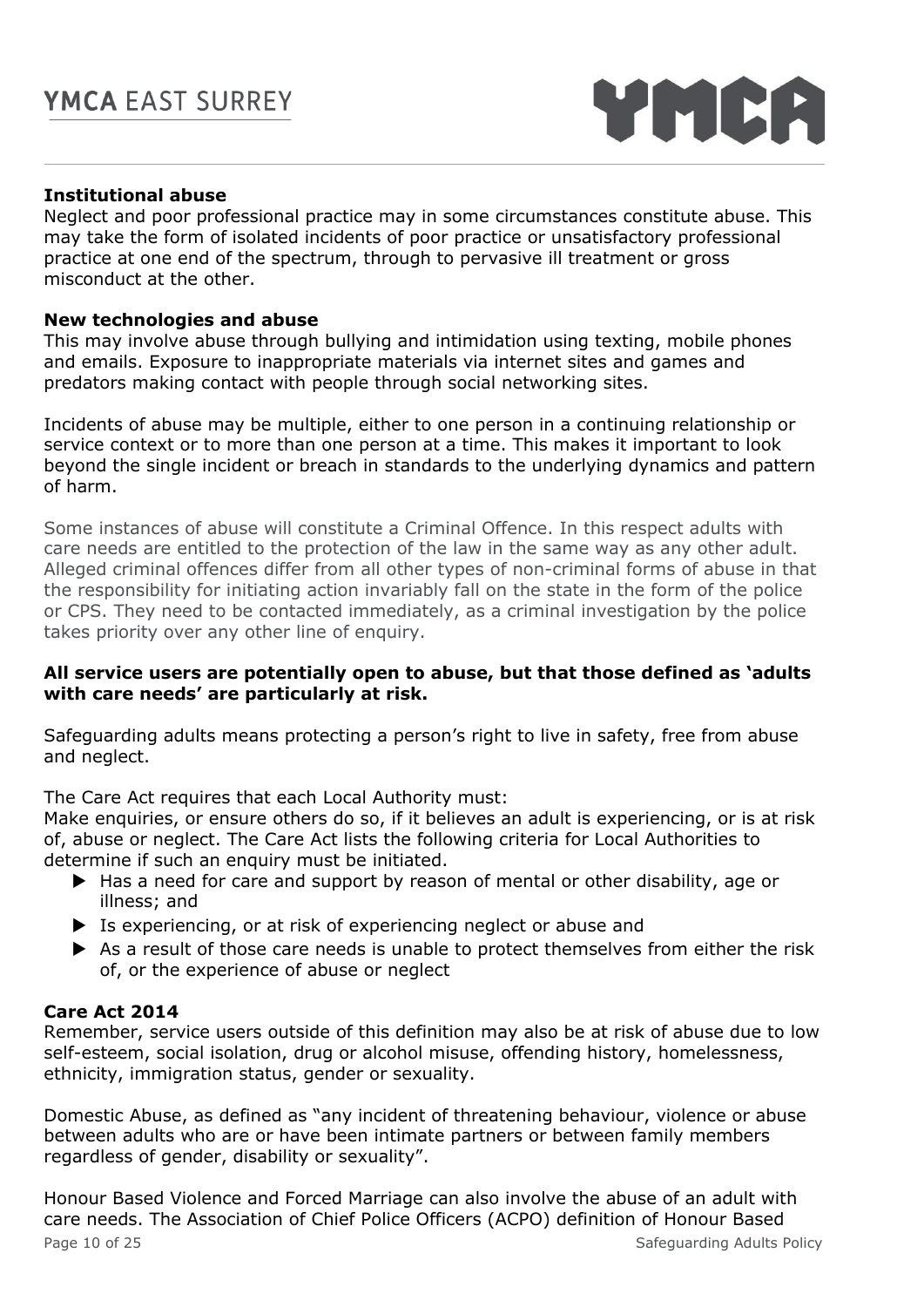

Violence is; "A crime or incident, which has or may have been committed to protect or defend the honour of the family and/or the community."

#### **SEND – Code of Practice**

Department of Health's Special Educational Needs and Disability Code Of Practice 2015: 0 to 25 years

YMCA East Surrey delivers a range of services and activities for children and young people with special educational needs and disabilities and recognises its responsibilities to deliver these services in accordance with the Department of Health's Special Educational Needs and Disability Code of Practice 2015: 0 to 25 years. As a voluntary sector provider of Early Years funded by the local authority we have a statutory duty to follow this code.

#### **Significant Harm**

In determining how serious the degree of abuse must be to justify intervention it is helpful to consider whether the person has suffered or is likely to suffer significant harm. It is helpful to consider the following:

- $\blacktriangleright$  The nature and extent of the abuse
- ▶ The length of time over which it has occurred i.e. records of previous concerns or incidents
- $\blacktriangleright$  The impact on the individual
- ▶ The risk of repeated acts involving this or other people

In practice it will be necessary to assess if:

- $\blacktriangleright$  The person is suffering significant harm
- $\blacktriangleright$  The person suffering harm is a person with care needs
- $\blacktriangleright$  The intervention is in the best interests of the person
- ▶ Other people may be at risk of harm or exploitation
- Consideration has been given to the feelings of the person alleging the abuse

In determining if harm is 'significant', it is helpful to consider what the harm 'signifies' and not simply the seriousness or severity of the harm. E.g. Relatively minor injuries/distress may be a sign of abuse and significant harm.

NB: WHO DECIDES Law Commission (1997) - " Harm should be taken to include not only ill treatment (including sexual abuse and forms of ill treatment that are not physical) but also the impairment of physical or mental health; and the impairment of physical, intellectual, emotional, social or behavioural development"

#### **Who may be the abuser?**

Adults with care needs may be abused by a wide range of people including relatives and family members, professional staff, paid care workers, volunteers, other service users, neighbours, friends and associates. Some people deliberately exploit strangers that they view as less likely to recognise the exploitation or less likely to seek help.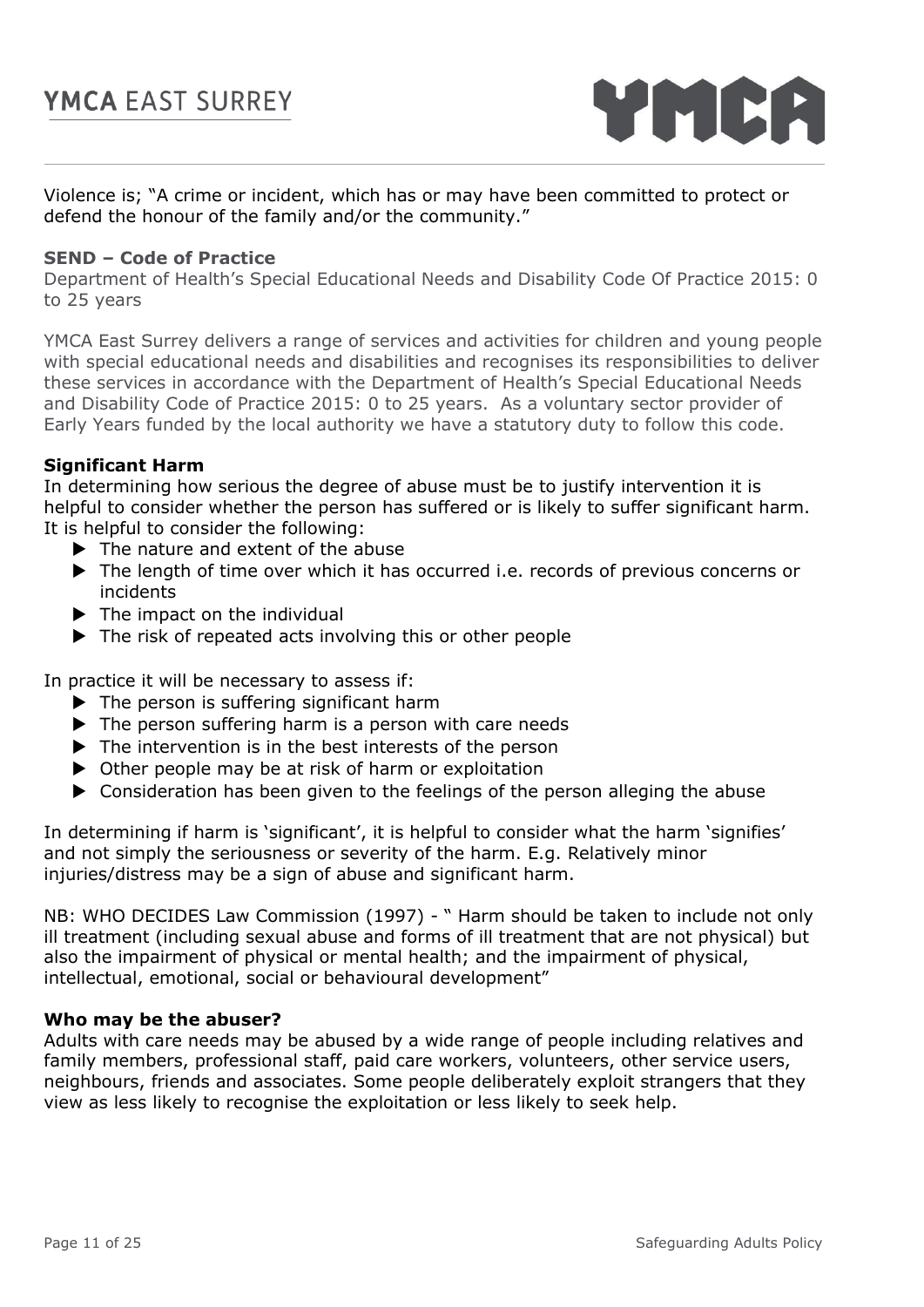

## **Where might abuse take place?**

- $\blacktriangleright$  A person's home
- $\blacktriangleright$  A relative or friend's home
- A day centre or support service
- $\blacktriangleright$  Within a supported living scheme
- Within an adult placement
- ▶ An educational establishment
- $\blacktriangleright$  A hospital
- $\blacktriangleright$  A care home
- $\blacktriangleright$  In employment
- Whilst volunteering

YMCA East Surrey will also work closely with, and adhere to the guidelines issued by, the relevant Local Safeguarding Adults Boards in areas where YMCA East Surrey delivers services (currently Surrey and West Sussex).

### **App 2 Indicators of abuse**

There are a variety of ways that somebody in the organisation may become aware of the actual or likely occurrence of abuse of an adult at risk.

These include:

- $\blacktriangleright$  An adult might tell them
- $\triangleright$  Someone else might report that an adult has told them or that they strongly believe that an adult has been or is being abused
- An adult might show some signs of physical injury for which there appears to be no satisfactory explanation
- An adult's behaviour may indicate to them that it is likely that she or he is being abused
- Something in the behaviour of one of the workers, or in the way that a worker relates to an adult at risk, alerts them or makes them feel uncomfortable in some way
- ▶ Observing one adult at risk abusing another

Whenever anyone has concern that an adult may be at risk of abuse they should follow YMCA East Surrey's Safeguarding Procedures, unless they have been superseded by those of the Local Safeguarding Adults Boards.

### **Adults considered particularly vulnerable to abuse**

An older person, a person with a disability or a person with mental health needs may be particularly at risk of abuse because:

- ▶ The nature of their disability may mean they are unable to protect themselves from the actions of others
- ▶ They may live or come into contact with people who for one reason or another inflict harm upon them or take advantage of their care needs to exploit them
- $\triangleright$  The place where they live or the services they receive are of poor quality

It is usually the circumstances that surround a person, rather than something about them personally, that provides the potential for harm. The nature of a person's disability, ability to communicate or mental capacity may however, increase the likelihood of abuse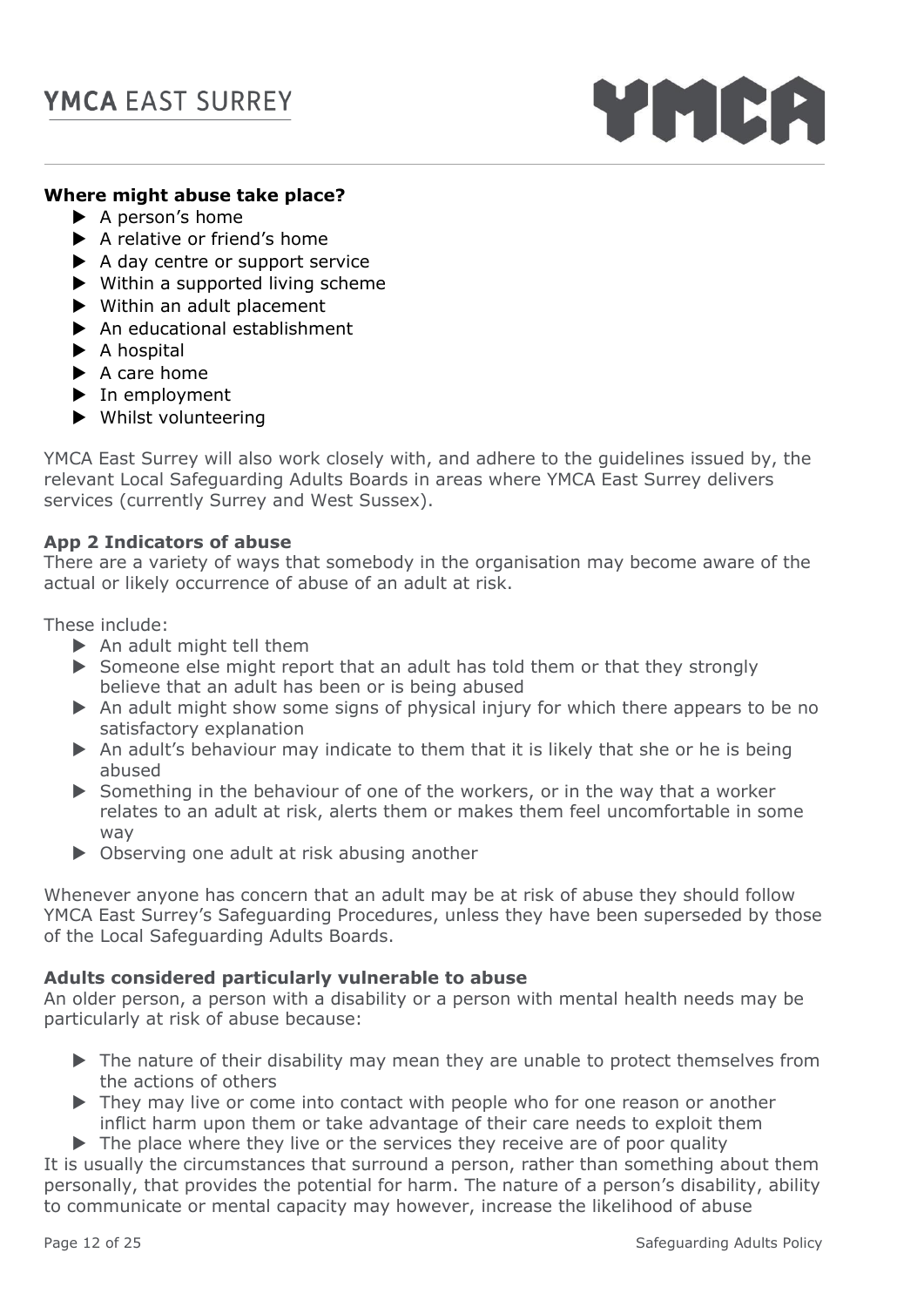

remaining undiscovered. In some cases it may be a factor in increasing the risk of being targeted by someone who wishes to take advantage of a person's perceived vulnerability.

There is some evidence that people with challenging behaviour may also be more to likely to be the target of abuse.

## **App 3 Responding to disclosure of abuse**

Staff and volunteers should always take seriously any disclosure concerning an allegation of abuse.

They should listen carefully and not interrupt or stop someone telling them their story. They should not interrogate the details but should be empathetic and reassuring. The service user should be enabled to remain empowered and in control and should be asked what action they would like taken (presuming they do not lack mental capacity), however, the member of staff must report this to their Line Manager.

The person should be made aware of the possibility that medical or other forensic evidence may be required. They should also be informed of any actions that may need to be taken including steps to protect and support them. Information should be recorded as soon as possible and definitely within 24 hours.

Staff should not contact the alleged abuser or discuss the allegations with them nor should they pass the information to anyone other than those with a legitimate need to know, such as their Line Manager or member of the Heads of Service group.

In some particular circumstances a Project/Service Manager, having heard details of the allegations and having discussed the matter with their Head of Service may determine that the allegations although logged will not be further investigated. This may be because the allegation reiterates an ongoing concern expressed by the service user already previously investigated or it may be seen as a symptom of their current mental health, which has already been addressed within the current risk assessment management plan.

Remember: It is important that everyone in the organisation is aware that the person who first encounters a case of alleged or suspected abuse is not responsible for deciding whether or not abuse has occurred, this decision is the responsibility of others.

#### **Capacity and consent**

All action, including referrals to Adult Social Services and the Police, must be subject to the consent of the service user. In every situation it will be assumed that a person can make their own decisions and action will only be taken in the absence of consent from the service user:

- $\triangleright$  If other people appear to be at risk of harm (adults or children)
- $\triangleright$  If there is a 'legal restriction' or an overriding public interest
- $\blacktriangleright$  If the adult is exposed to life threatening risk and they are unreasonably withholding their consent
- If the adult has impaired capacity or decision making in relation to the safeguarding issues and the withholding of consent.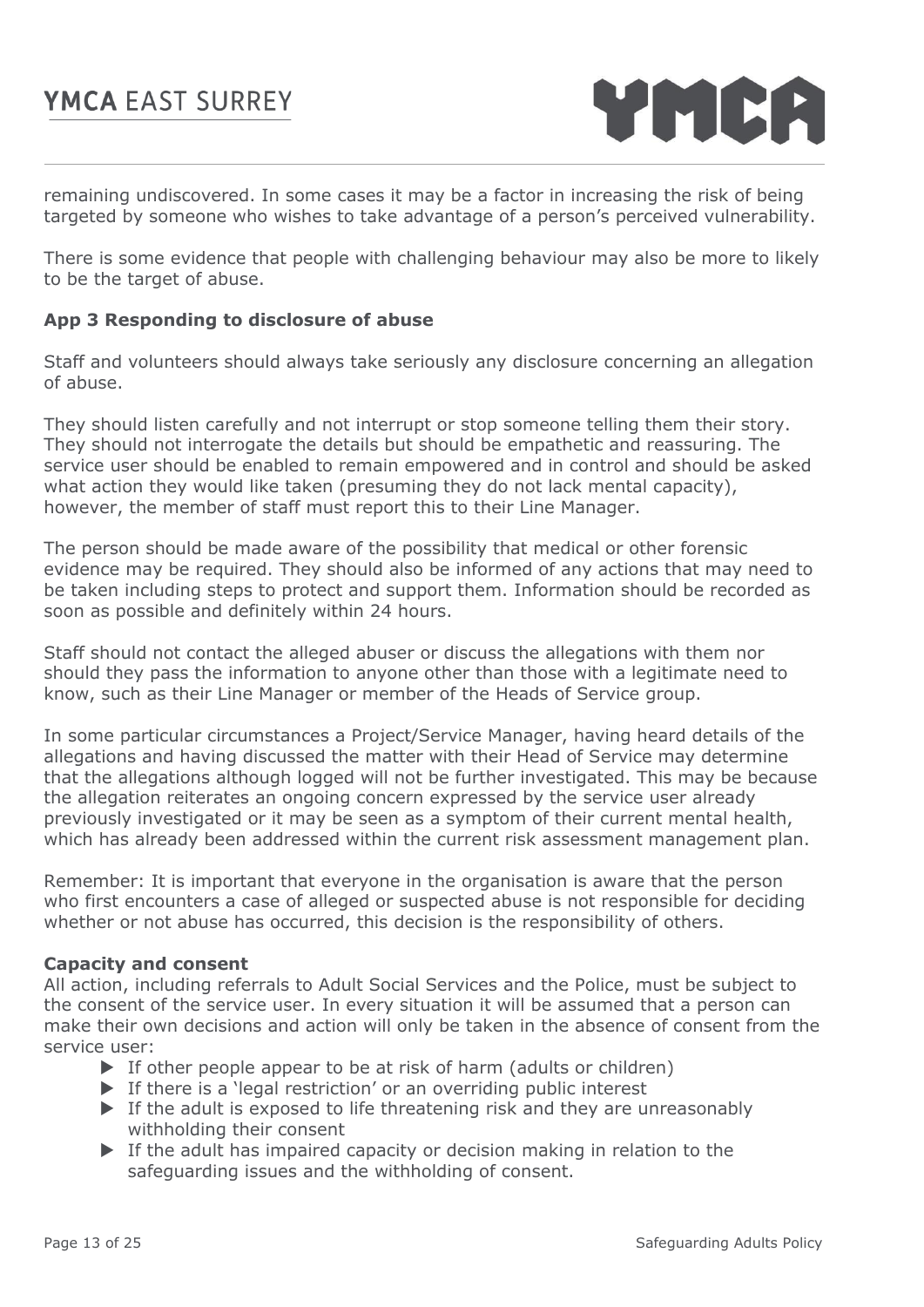

A **"Legal Restriction"** in this context means that there may be exceptional circumstances where a service user makes a decision or intents to act in a way that is unlawful or where their need for care should be addressed under the Mental Health Act 1983.

**"Overriding public interest"** refers to a situation where it is essential to share information in order to prevent a crime or to protect others from hard (e.g. "Hate Crimes", for which there is a statutory responsibility to report). This is supported by the Crime and Disorder Act, 1998

## **Information sharing and confidentiality**

YMCA East Surrey's Information Sharing and Confidentiality policies and procedures will be followed in all cases where information is received concerning the possible abuse of one of our service users.

When making decisions with regard to information sharing and confidentiality, staff should always:

- ▶ Take advice from their line Manager
- Ensure that they are working within locally agreed information sharing protocols and national guidance
- Remember that, when necessary, contact can be made with the Local Authority Safeguarding Adults team, for advice purposes, whilst maintaining the anonymity of the service user
- Ensure that decisions are in line with current legislation

The basic principles of information sharing and confidentiality are:

- All staff should be aware of their responsibilities to respect confidentiality and comply with the law (NB: The Data Protection Act 1998 does not preclude the sharing of information to protect a person from harm, danger and abuse)
- $\triangleright$  A person's consent should always be sought (apart from in exceptional circumstances – see above Capacity and Consent), prior to information about them being discussed or disclosed to another party
- ▶ Consent should always be recorded, together with the purpose for which the information will be used.
- Information given for one purpose should not be used for another, without further consent being obtained. Access to person identifiable information should be on a strict needs to know basis
- Clear documentation and record keeping must support these communications and any decision-making processes. Service users must be kept informed and updated.

## **App 4 What to do if you have concerns**

#### **Stage 1**

 Staff should contact the emergency services immediately if a service user appears to be in immediate physical danger and take any necessary action to prevent any further harm to the individual. They should also be aware of the need to preserve/retain any forensic evidence.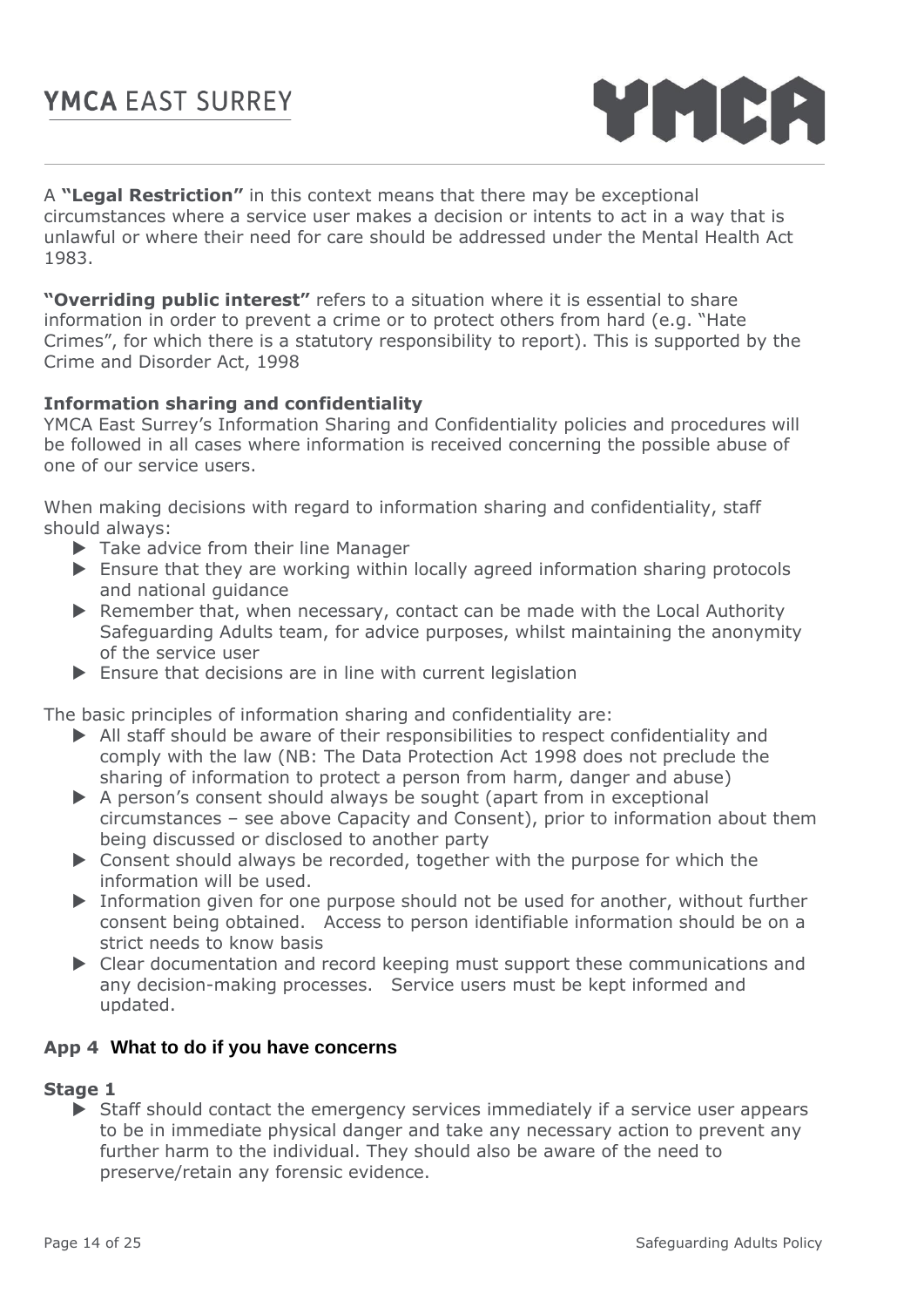

If there appears to be no immediate physical danger, proceed directly to Stage 2.

## **Stage 2**

- $\triangleright$  Staff should discuss the situation and courses of action available with the service user who has had abuse perpetrated upon them.
- Staff should contact their Project Manager (PM) immediately except where that individual is the alleged abuser. If the PM is unavailable staff should contact their Head of Service (HOS); or if they are unavailable, another member of the HOS Group, to report the full facts and circumstances of the situation and to discuss required actions including:
	- Making a decision to take no further action. The process, (who was involved) and justification (reasoning) for making that decision would need to be recorded and to be transparent.
	- ▶ Deciding if the person is an adult with care needs, determining if they have mental capacity and whether consent has been obtained.
	- Determining if a referral to the Police or Adults Social Care is required
	- If it is agreed that the matter is to be investigated internally, it should be logged with Adults Social Care and they should be properly informed.
	- $\blacktriangleright$  If there is any requirement to inform the bodies for registration, regulation or inspection (e.g. Care Quality Commission) or if the allegation is against a member of staff or volunteer, the Designated Person for Managing Allegations within the Safeguarding Adults team of the Local Authority must be informed within 24 hours of the concerns being raised/becoming apparent
	- Is there a need to contact partner care/support agencies?
	- Review of relevant records, particularly similar incidents of the same kind
	- ▶ Consider the immediate health/welfare needs of the alleged victim or any other adult with care needs who may be affected and methods for supporting the service user, including access to counselling services

The alleged perpetrator should not be spoken to without consultation with the Local Authority unless immediate action is required, such as suspending a member of staff. In these circumstances, the only information that can be provided is that an allegation has been made. No details of the allegation can be given at this time, so as not to compromise any potential investigate.

## **Stage 3**

 Staff having obtained the views of the service user, will establish the known facts of the abuse and with the support of their PM/HOS, must document all known details in full.

Prior to making a referral to the Local Authority, only information about the alleged abuse should be sought. No investigation should take place, and only actions to mitigate immediate significant risk should be taken prior to consultation.

It is essential that all documentation is dated and completed in a manner that is:

- Clear and factual.
- $\triangleright$  Reflects the words and phrases used by the person disclosing.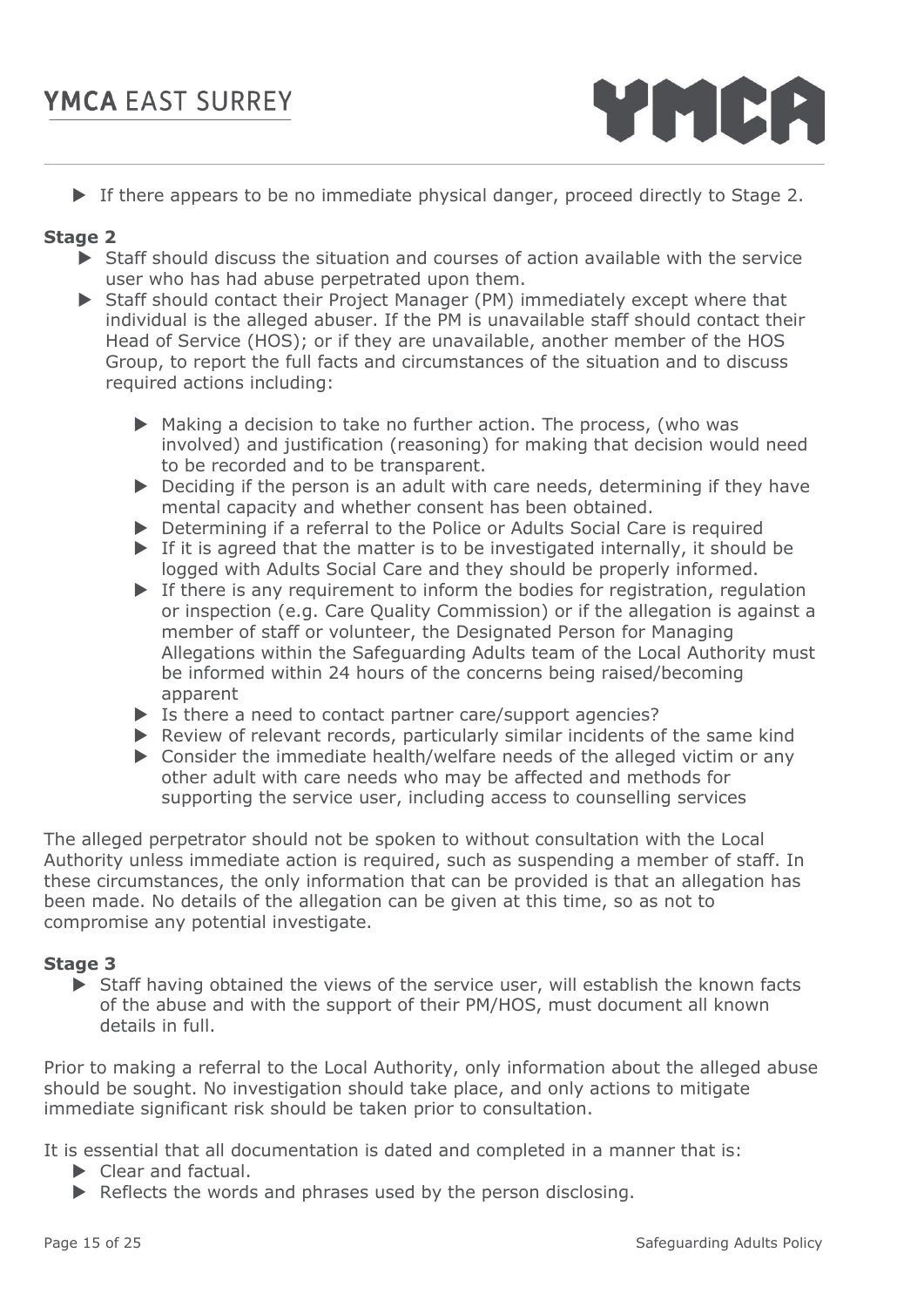

- $\triangleright$  Describes the circumstances in which the disclosure came about i.e. the context, setting and anyone else who was there at the time.
- Contains factual information only and not your own opinions. Any third party opinions or information must be clearly identified as such.

## **Stage 4**

There may be no further action, or if there is, the process will differ depending on whether the allegation is about someone internal or external to YMCA East Surrey. But in either case it will be necessary to consider:

- ▶ Who do you need to inform?
- $\blacktriangleright$  Who needs to be involved?
- ▶ Does the service user require an advocate? Confidentiality issues
- $\blacktriangleright$  Storage of information.

If no referral is made to Social Services or no further action taken, including contacting the police, in line with a service user's wishes, the staff member and PM must:

- $\blacktriangleright$  Keep records of all decisions, including why no further action is to be taken
- Review the service user's Risk Management Plan with the service user and appropriate partner professionals
- $\blacktriangleright$  Regularly monitor the situation and review the agreed action plan
- $\triangleright$  Discuss with the service user, as appropriate, any help-line or counselling services that are available.

#### **Stage 5**

If a referral is made to Adult Social Care this should be made by phone and followed by written notification on the form produced by the local Social Services department.

NB: It is strongly advised that a request is made by you for written confirmation that your referral has been received and acted upon. All correspondence must be logged and stored appropriately by the service in accordance with confidentiality procedures and YMCA East Surrey's recording standards.

#### **Investigating Allegations of Abuse**

When investigations into alleged abuse of service users are undertaken it is crucial that the individual's privacy, dignity, independence and choice are taken into consideration throughout the entire process. Therefore, the organisation aims to ensure that the service user is fully supported and has access to all the relevant information to enable them to make informed decisions, regarding possible follow-up action.

## **App 5 Reporting concerns or allegations against staff**

This section illustrates the statutory definition of allegations in regards to safeguarding adults and how to respond. An allegation may relate to a person who works with adults who has:

- $\triangleright$  behaved in a way that has harmed an adult, or may have harmed an adult;
- **P** possibly committed a criminal offence against or related to an adult;
- $\triangleright$  behaved towards an adult in a way that indicates they may pose a risk of harm to them.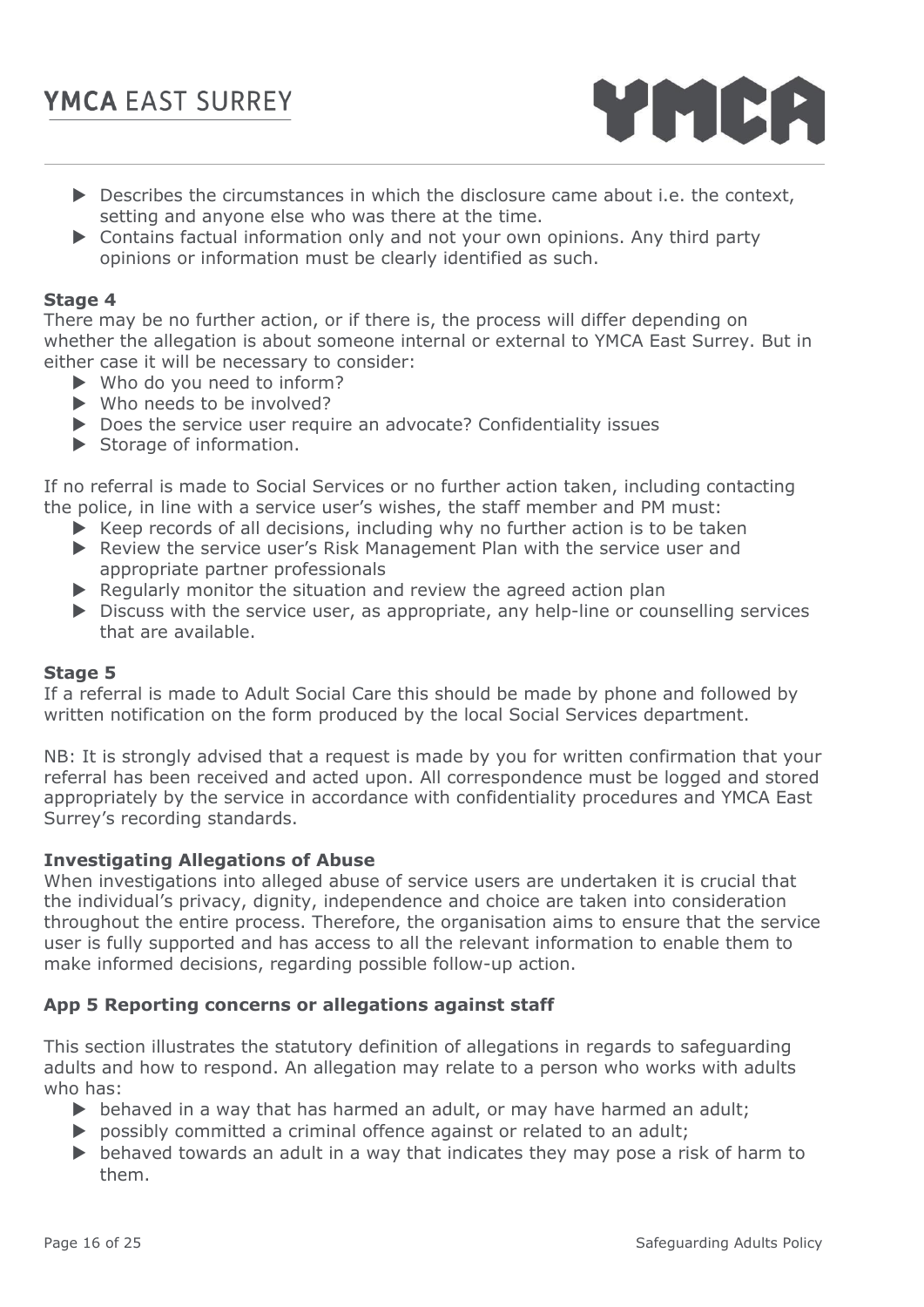

Allegations can be made in relation to restrictive physical interventions and restraint but can also relate to inappropriate relationships between members of staff and adults with care needs, for example:

- having a sexual relationship with an adult with care needs if in a position of trust in respect of that person, even if consensual;
- "Grooming", i.e. meeting an adult with intent to commit a relevant offence;
- ▶ Other 'grooming' behaviour giving rise to concerns of a broader nature e.g. inappropriate text/e-mail messages or images, gifts, socialising etc.;
- Possession of indecent images/pseudo-photographs.

In addition, these procedures should be applied when there is an allegation that any person who works with adults with care needs:

- $\blacktriangleright$  Has behaved in a way in their personal life that raises safeguarding concerns. These concerns do not have to directly relate but could, for example, include arrest for possession of a weapon or indecent images;
- As a parent/carer, has become subject to child protection procedures;
- Is closely associated with someone in their personal lives (e.g. partner, member of the immediate family or other household member) who may present a risk of harm for whom the member of staff is responsible in their employment/volunteering.

**Initial action by person receiving or identifying an allegation or concern** The person to whom an allegation or concern is first reported should treat the matter seriously and keep an open mind.

They should not:

- Investigate or ask leading questions if seeking clarification
- Make assumptions or offer alternative explanations
- $\triangleright$  Promise confidentiality, but give assurance that the information will only be shared on a "need to know" basis.

They should:

- Make a written record of the information where possible in the child/adult's own words including the time, date and place of incident(s), persons present and what was said;
- $\triangleright$  Sign and date the written record;
- Immediately report the matter to their Line Manager and DSL;
- If the allegation is against the individual's manager then the matter should be reported direct to the DSL or to the CEO.

If you have concerns about a member of staff/volunteer you must bring this to the attention of your Line Manager. If the concern or allegation is about your Line Manager, please speak to their manager, or the Human Resources Manager.

For further information on Managing Allegations, see Appendix 3B (page 25).

For more information and guidance: https://surreyscb.procedures.org.uk/qkpph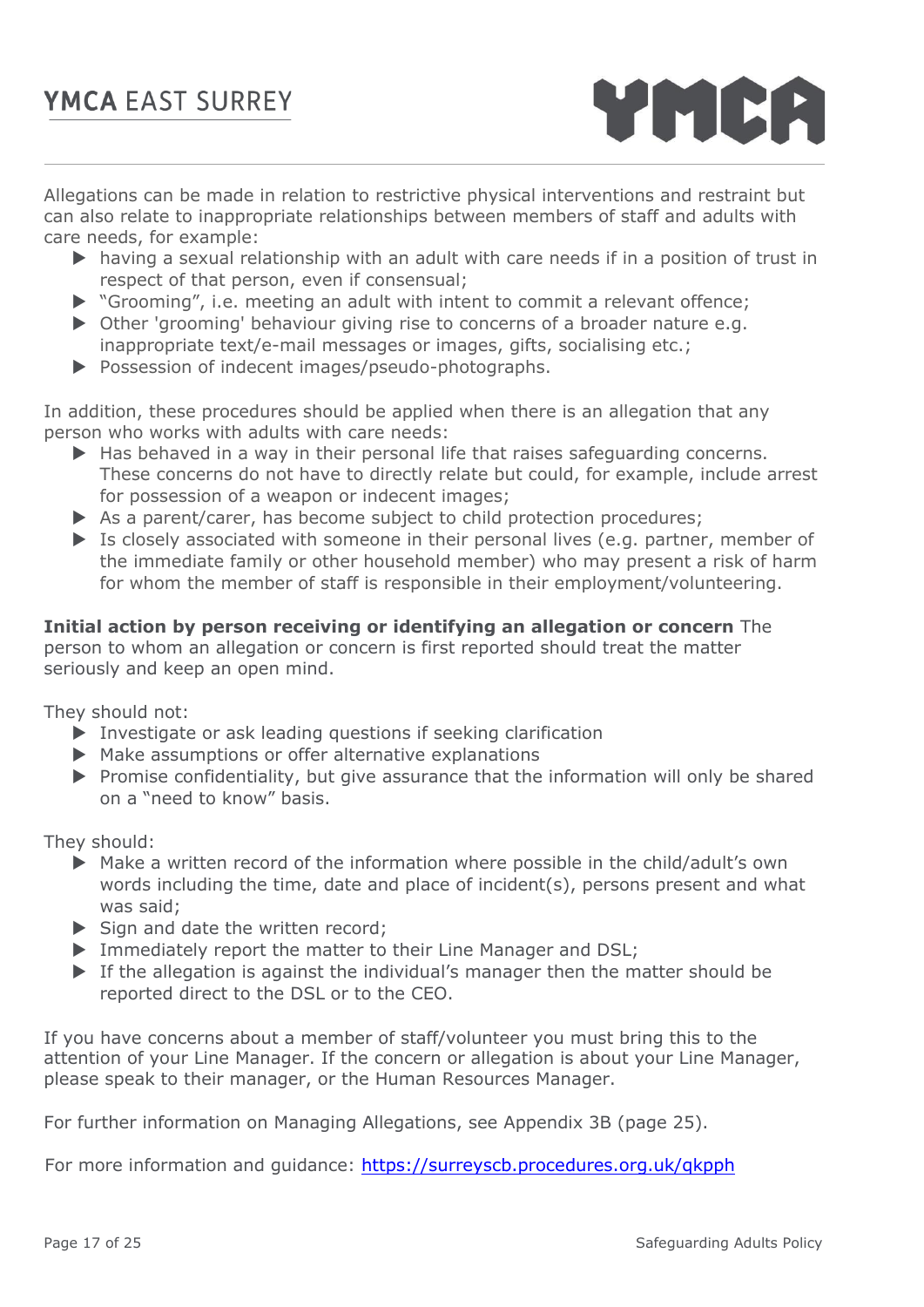

When YMCA East Surrey believes an employee or volunteer has caused harm or poses a future risk to adults or children; and this has led to the employee's/volunteer's dismissal, they are required to refer this information and the decision to dismiss, to the DBS. Within YMCA East Surrey this is the responsibility of the Human Resources Department. When an individual's name is placed on the Barred List, that person is not able to work with adults with care needs until his or her name is removed from the list.

## **Appendix 6 Recording**

Accurate case records are essential. YMCA East Surrey, through its induction process, will ensure that staff know what is expected of them in terms of style, content and the timely production of case records. It will make sure that there are systems in place for checking that case records are accurate and up to date.

Any allegations of abuse must be recorded in writing and placed on the case file, as soon as possible but definitely within 24 hours. If the alleged abuser is a user of the same service, any relevant information about their behaviour or demeanour should also be recorded.

Staff must ensure that all data is kept safe and secure and make sure the information is:

- Used lawfully;
- Used for limited, specifically stated purposes;
- $\triangleright$  Used in a way that is adequate, relevant and accurate;
- Not excessive;
- ▶ Handled according to people's data protection rights (see the Data Protection [policy\)](file:///G:/AllStaff/Policies,%20Procedures%20and%20Handbooks/IT%20and%20Communications);
- The DSL will keep all records involving adult protection concerns;
- Records concerning a member of staff must be held in their personnel file and a copy given to the member of staff (where applicable). This information must be retained on file until the person reaches retirement age or for 10 years if that is longer.

It is imperative that any concerns are accurately recorded as the matter could go on to case conference and/or legal proceedings. The record should include the context, a detailed account of the concerns, what was said or seen and by whom. It is important to record the actual words used by the child or the referrer. The record should indicate:

- Who was present;
- Who was consulted;
- $\blacktriangleright$  How any decisions were made and the reasoning behind them and by whom;
- Any actions taken.

If a decision was made, to take no action, then the reasoning for that decision must also be recorded. All records must be clearly signed and dated.

Tipp-ex or another correction fluid must never be used, if a mistake is made or an amendment required, a line should be made through the original so that the wording remains clearly visible, and it should be initialled by the author.

**Remember:** more minor incidents, concerns and conversations should also be recorded to ensure that there is an accurate picture of the adult' lived experience and to assist in the developing picture of potential abuse and risk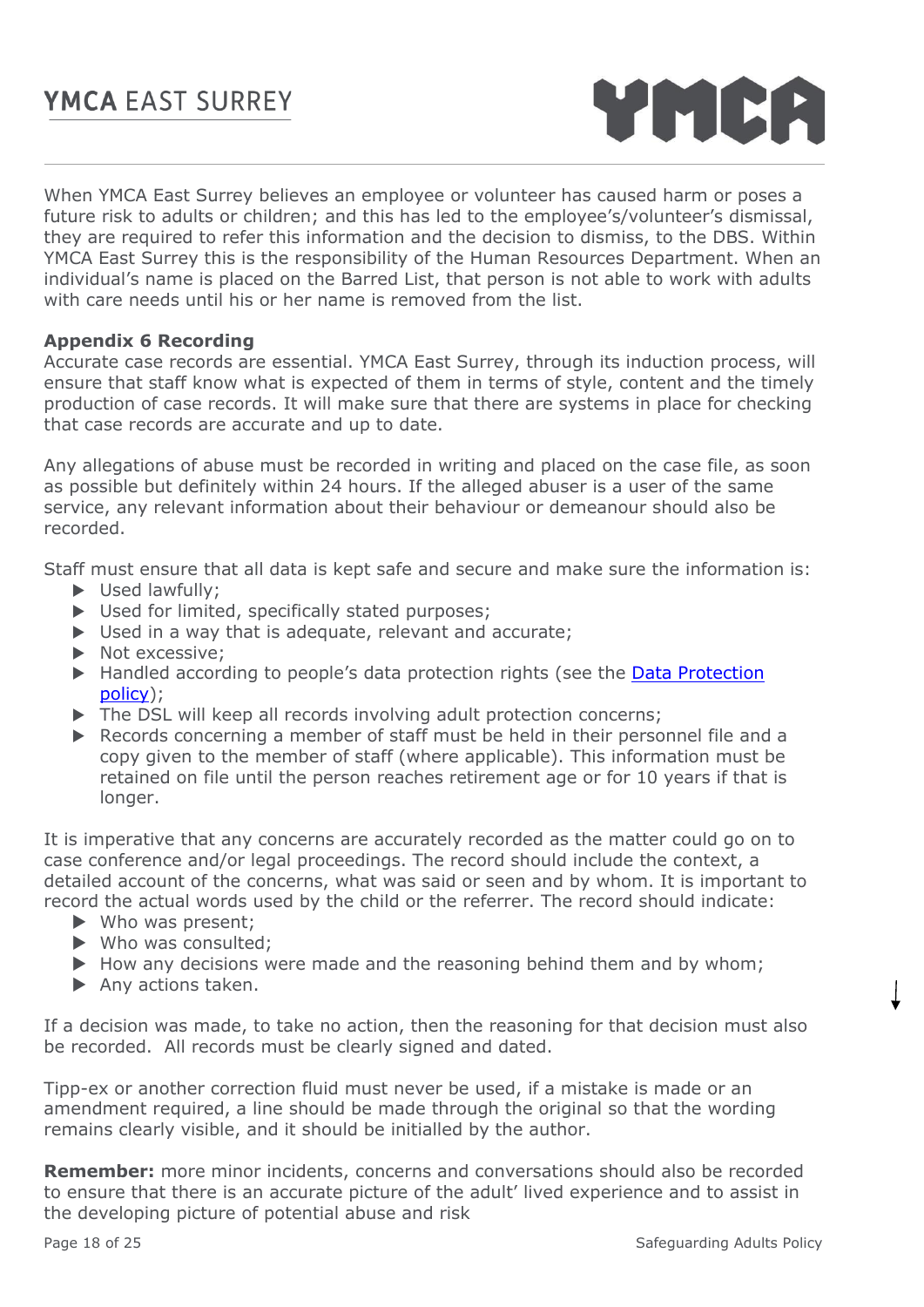YMCA

## **Appendix 7 Whistleblowing**

All staff must be familiar with YMCA East Surrey's Whistleblowing policy.

Where a member of staff wishes to disclose alleged abuse perpetrated by a colleague, they must immediately contact their Manager.

Their Manager will discuss the issue with their HOS with advice from the HR department. An investigation will be set up immediately and this may involve the colleague being suspended from work.

The Manager will discuss the options for action, including approaching the police, if appropriate. All staff will take reasonable steps to respect the confidentiality of the person disclosing the alleged abuse.

YMCA East Surrey will ensure that the staff member making the disclosure is supported and protected from reprisals or victimisation as a result of an expression of concern. The Public Disclosure Act (1998) provides protection for staff who raise concerns about poor practice, institutional abuse or other organisational failings that pose a risk to service users or are causing them harm.

## **Initial action by person receiving or identifying an allegation or concern**

The person to whom an allegation or concern is first reported should treat the matter seriously and keep an open mind.

They should not:

- $\triangleright$  Investigate or ask leading questions if seeking clarification
- $\triangleright$  Make assumptions or offer alternative explanations
- $\triangleright$  Promise confidentiality but give assurance that the information will only be shared on a "need to know" basis.

They should:

- Make a written record of the information where possible in the child/adult's own words including the time, date and place of incident(s), persons present and what was said
- $\triangleright$  Sign and date the written record
- Immediately report the matter to their Line Manager and DSL
- $\triangleright$  If the allegation is against the individual's manager then the matter should be reported direct to the DSL or to the CEO.

If you have concerns about a member of staff/volunteer you must bring this to the attention of your Line Manager. If the concern or allegation is about your Line Manager, please speak to their manager, or the Human Resources Manager.

For more information and guidance:<https://surreyscb.procedures.org.uk/qkpph>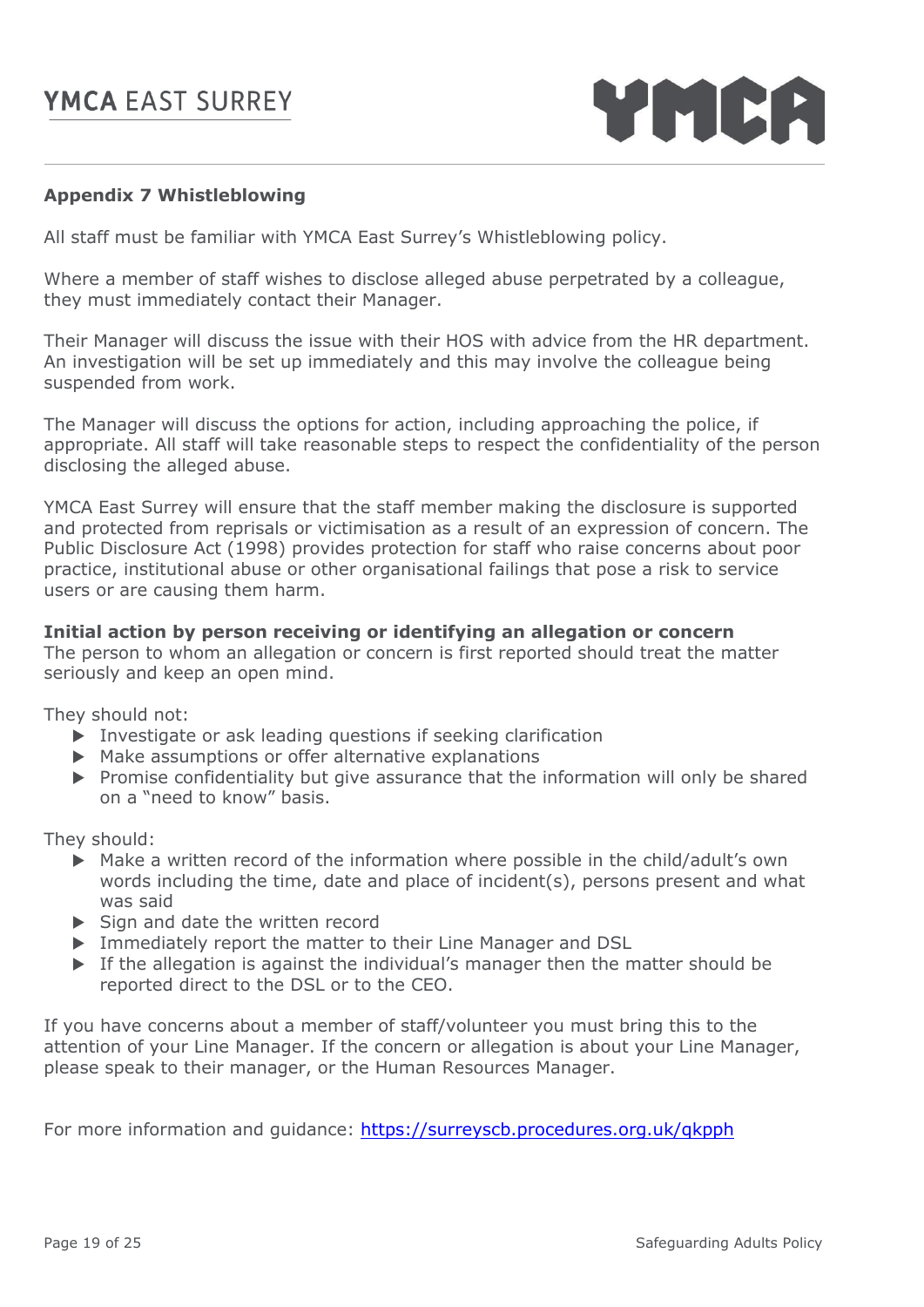

## **Appendix 8 YMCA East Surrey Safer Recruitment Process**

YMCA East Surrey is committed to **[Surrey County Council's Safer Recruitment](https://www.surreycc.gov.uk/__data/assets/pdf_file/0018/43461/Recruitment-and-Selection-Policy-and-Safer-Recruitment-Policies.pdf)**. All new employees must have a role relevant DBS check and also three years' worth of references. Any gaps in employment/activity over one month must be explained and verified.

YMCA East Surrey will carry out the following to minimise the risk of employing (or engaging on a voluntary basis) an individual who poses a predictable risk to children and young people:

- Methodically applying techniques which are accepted as helpful in identifying unsuitable individuals
- Analysing rigorously all the information which is available about the candidate and, whenever possible, verifying through references, information which is provided by the candidate

To ensure that those involved in selecting staff are able to successfully test the candidates' ability and experience against a clearly defined person specification the YMCA will make sure managers can access:

- ▶ Specific training in respect of safe recruitment and selection
- Supervised / supported experience of recruitment
- $\blacktriangleright$  Periodic evaluation of performance by their supervisors

## **Disclosure and Barring Service (DBS) checks**

The [Protection of Freedoms Act 2012](https://www.gov.uk/government/organisations/disclosure-and-barring-service) sets out the foundation for the Disclosure and Barring Service. It has an Independent Barring Board (IBB) with responsibility for taking barring decisions on new referrals and the management of two barred lists which replaced List 99, PoCA and PoVA Lists. The system aims to provide employers with a quicker and more effective vetting and barring service. All disclosures for work with children and vulnerable persons are to be at an enhanced level for Regulated Activity. The new organisation, DBS, will provide a service combining criminal records checking and the barring functions:

- $\triangleright$  The barring part of the DBS will provide caseworkers, who receive and process referrals about individuals, who have harmed, or who pose a risk of harm to, children, young people or vulnerable adults
- $\triangleright$  The checking part of the DBS will allow employers to check and access the criminal record history of people working, or applying to work (whether paid or unpaid) in certain positions, especially those that involve working with children and vulnerable adults
- The [Disclosure and Barring Service \(Home Office\)](https://www.gov.uk/government/organisations/disclosure-and-barring-service) provides a range of advice, guidance and relevant forms.

Disclosure of any convictions, cautions, bind-overs which they have received should be requested on the job application form. Any such details must be declared even if they would be considered 'spent' in other circumstances. If a person who has made such disclosures is selected for appointment, they should ask be asked to apply for an Enhanced DBS Disclosure to verify their declarations.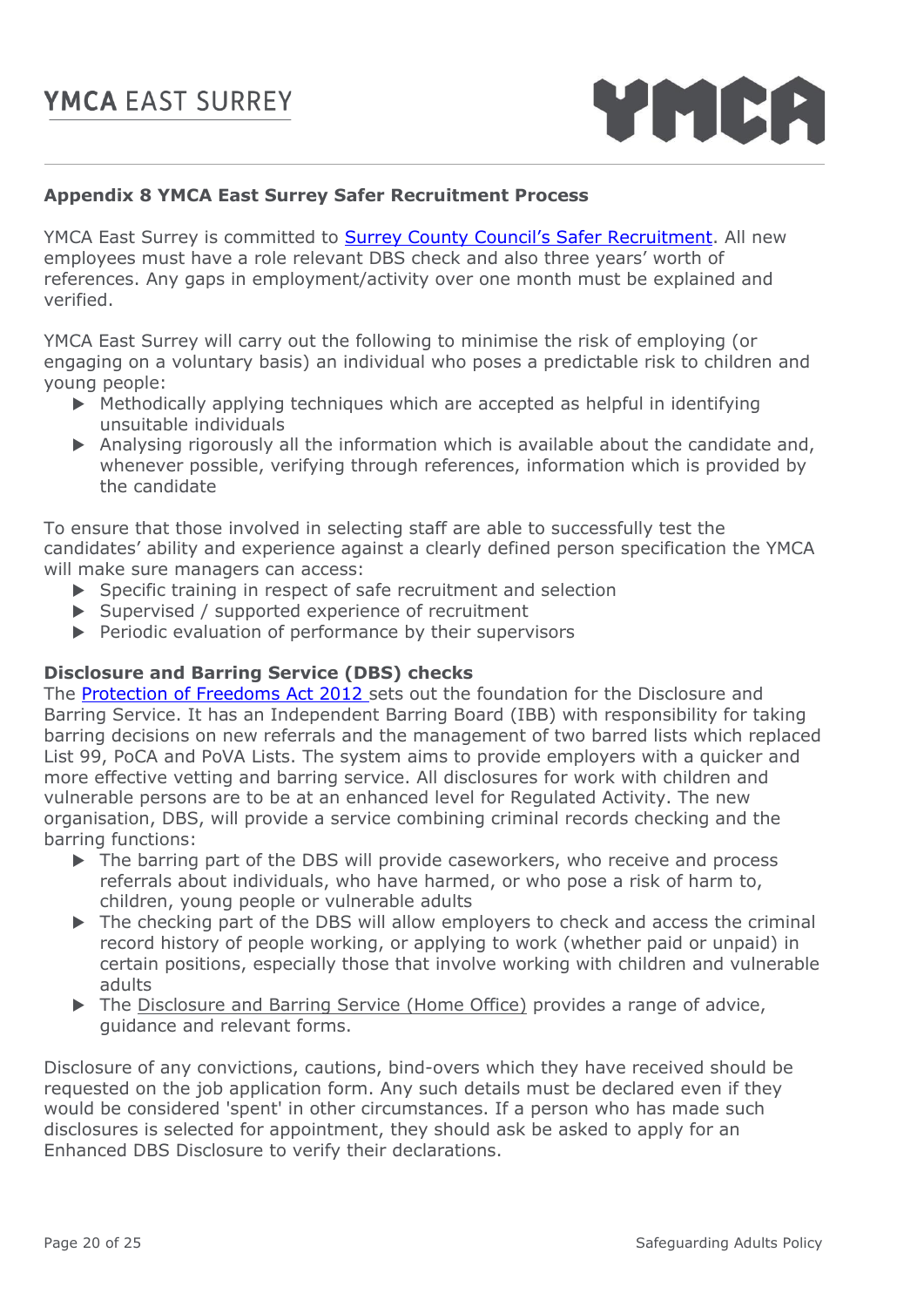

## **Training**

YMCA East Surrey recognises the complexity of the safeguarding work undertaken by members of staff, and the emotional impact it can have upon them. All staff, as part of induction, are introduced to Safeguarding, and their responsibilities in relation to it.

All members of staff who have any contact with adults with care needs receive safeguarding training at basic or more advanced level according to their role.

Furthermore, all professionals at YMCA East Surrey require a general awareness of known indicators and predisposing factors of abuse as well as detailed knowledge of agreed policies and procedures.

Operational staff are required to undertake annual internal refresher training, to ensure they are updated on changes to best practice and legislation. Additionally, managers will examine the Local Safeguarding Adults Board Training for their area and identify the prescribed levels and topics of training required by the LSAB. This will be incorporated into the training plans for individual staff and whole teams where relevant.

The [Surrey Safeguarding Adults Board \(SSAB\) training](https://www.surreysab.org.uk/training/) for staff engaged in Safeguarding Adults

Managers must keep records of training attended and assess the training needs of staff continuously, ensuring that staff are trained to undertake their roles effectively.

#### **Appendix 9 Expectations of staff and volunteers**

This is intended to avoid misunderstandings, which might give rise to disciplinary action including summary dismissal.

Staff and volunteers must:

- Ensure they have an understanding (appropriate to their role), and comply with,
- YMCAES's procedures for promoting and safeguarding the welfare of children and adults with care needs in line with Department for Children, Schools and Families, "Guidance for Safer working practice for adults who work with children and young people".
- Work well and diligently to support the aims and values of YMCAES including its Equal Opportunities Policy and to comply with legal statutes including environmental, safety and fair dealing laws, relevant professional standards as well as the policies and procedures of YMCAES.
- ▶ Declare immediately to the Human Resources department any convictions, cautions, reprimands or warnings or pending ones. Details of these will only be retained if considered relevant.
- Take reasonable care of own and others' health and safety.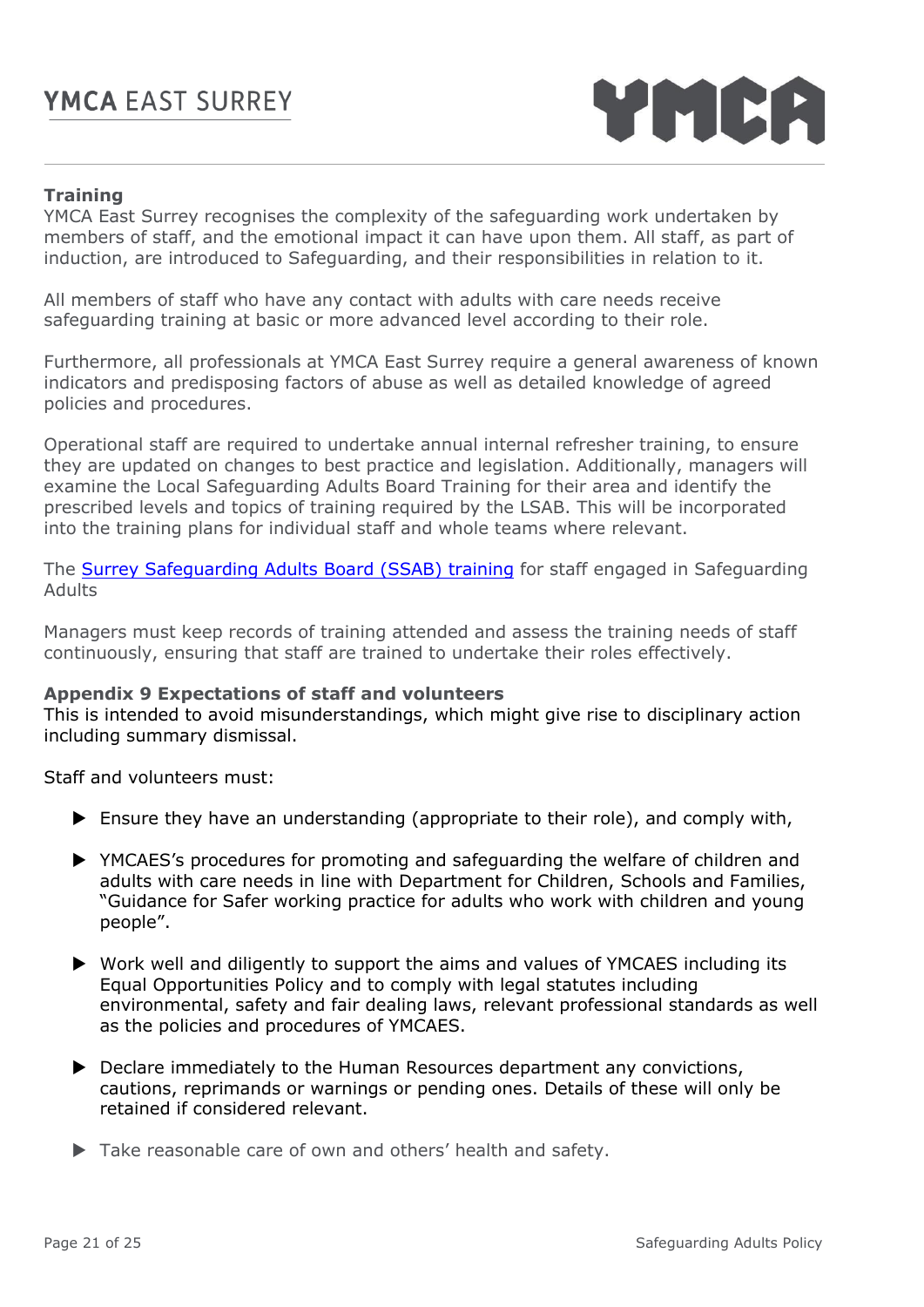

- $\blacktriangleright$  Treat all those they come into contact with at, or through, work in a professional manner and with appropriate respect and courtesy. YMCA ES won't allow any kind of discriminatory behaviour, harassment or victimization. They should conform with
- ▶ our equal opportunity policy in all aspects of their work, from recruitment and performance evaluation to interpersonal relations
- ▶ Deal properly with property and money of YMCAES or its service users and money that shall be deposited in their custody by a third party for YMCAES or its service users
- Carry out those tasks, duties and responsibilities that fall within their job descriptions or tasks reasonably allocated to them.
- **Promote and maintain the good name and reputation of YMCAES.**
- ▶ Report any business interests of themselves their family or friends at the very earliest opportunity to the Chief Executive, where such business is being or is likely to be conducted with YMCAES or which may give rise to a conflict of interest in the performance of their duties.
- ▶ Uphold and comply with such YMCAES policies and procedures as may be issued from time to time.

Staff and volunteers must not:

- Abuse their position of power or responsibility in relation to other staff, volunteers, service users or other contacts of YMCAES.
- Solicit, or use the name or reputation of YMCAES to obtain any preferential treatment, benefits, gifts or money from service users or contacts of YMCAES for personal gain or the gain of their relatives or friends.
- Engage in inappropriate relationships with, or inappropriate contact with the users of its services, including personal and sexual relationships.
- ▶ Receive any preferential treatment, benefits, personal gifts in kind or money from any service users or other person contacted at or through work other than in strict accordance with any guidelines, policies, rules or procedures specified by YMCAES from time to time.
- $\blacktriangleright$  Make use of the property or equipment of YMCAES other than for the purpose(s) for which it is intended.

## **App 10 Escalation process Resolving Interagency agreements**

Problem solving is an integral part of interagency working and particularly in relation to safeguarding. Professional disagreements are to be expected as part of a dynamic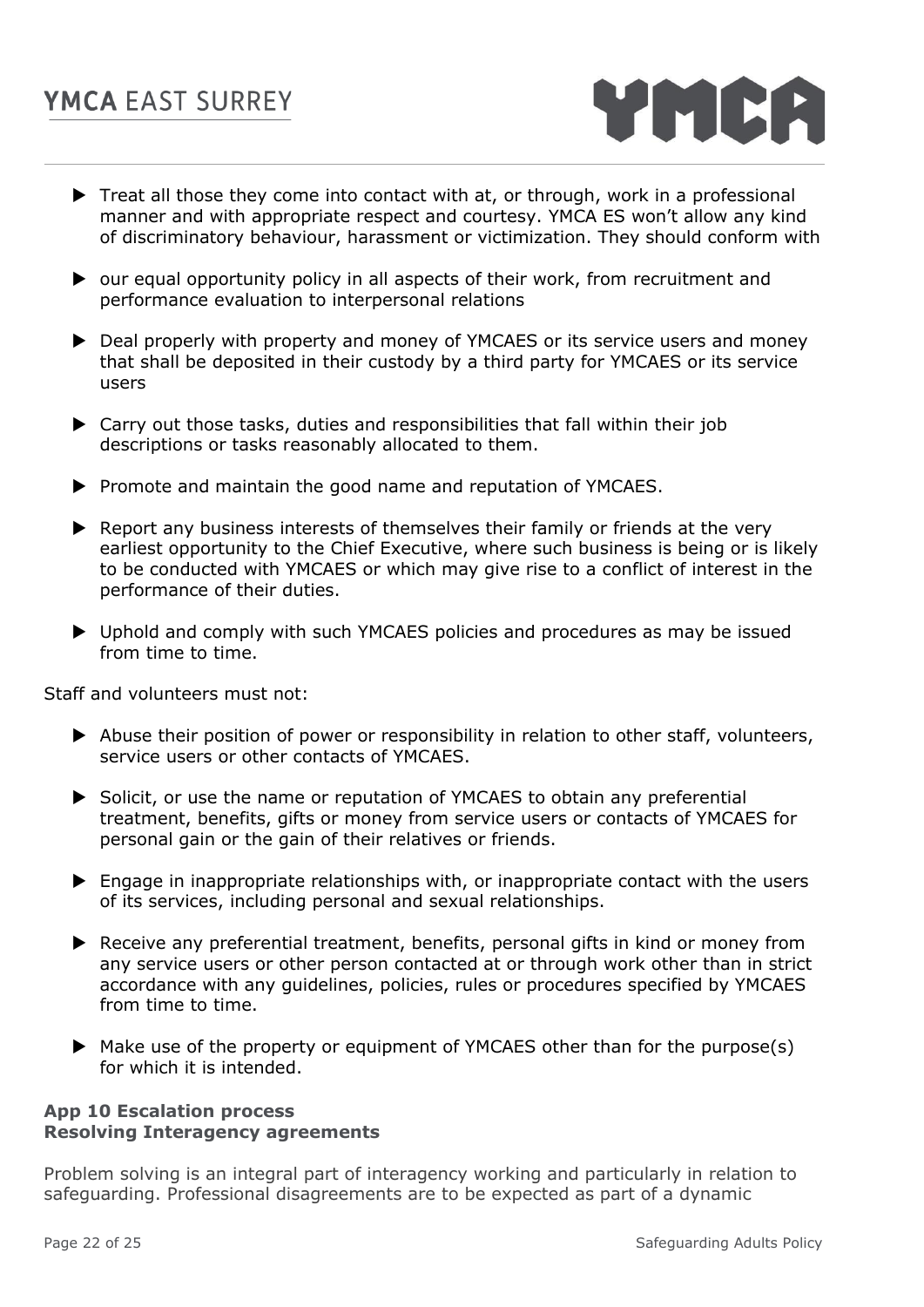

process and only become dysfunctional if not resolved in a transparent, constructive and timely fashion.

Effective 'working together' can only be achieved when agencies establish an open and honest relationship based on a genuine commitment to partnership working. As part of this, there needs to be an agreement and an agreed system in place, to enable disagreements to be resolved promptly and hopefully to the satisfaction of all parties. The aim should be to resolve difficulties at the level at which they occur e.g. if two practitioners from different agencies disagree, in the first instance they should try and resolve the difficulty themselves. If this proves impossible, then the matter should be escalated until it is resolved.

Disagreements may arise in a number of areas, but often it can be in relation to thresholds and differing opinions about the need for action, communication difficulties between agencies and a lack of clarity about roles and responsibilities. It is really important to:

- $\triangleright$  Avoid professional disputes that put adults with care needs at risk of continuing harm
- Ensure the focus on the adult with care needs is not lost and does not become obscured
- $\blacktriangleright$  Resolve difficulties within and between agencies quickly and transparently

Identify problem areas in partnership working and amend, where necessary, any joint protocols or procedures

## **What to do when difficulties arise**

When problems first arise, initial attempts to resolve the difficulty should be made by the people immediately involved. Differences in status and experience may impact on a worker's confidence to pursue this unsupported, in which case, it is imperative that they discuss the matter and get any necessary support from their line Manager, in a timely manner.

Each Local Safeguarding Adults Board (LSAB) ought to have an agreed procedure and process for resolving professional disputes. Please refer to LSAB website for your local area.

Most typically, this procedure will state that:

 If the matter remains unresolved then it should be referred to the line Manager for resolution at the next level. It may then be necessary for that line Manager to discuss the issue with their opposite number in the other agency in an attempt to achieve resolution. This may include a face to face meeting between the Managers and workers involved in an attempt to explore the problem openly and transparently and to gain resolution.

If the problem remains unresolved, then the matter will need to be referred upwards in each agency until a resolution is found.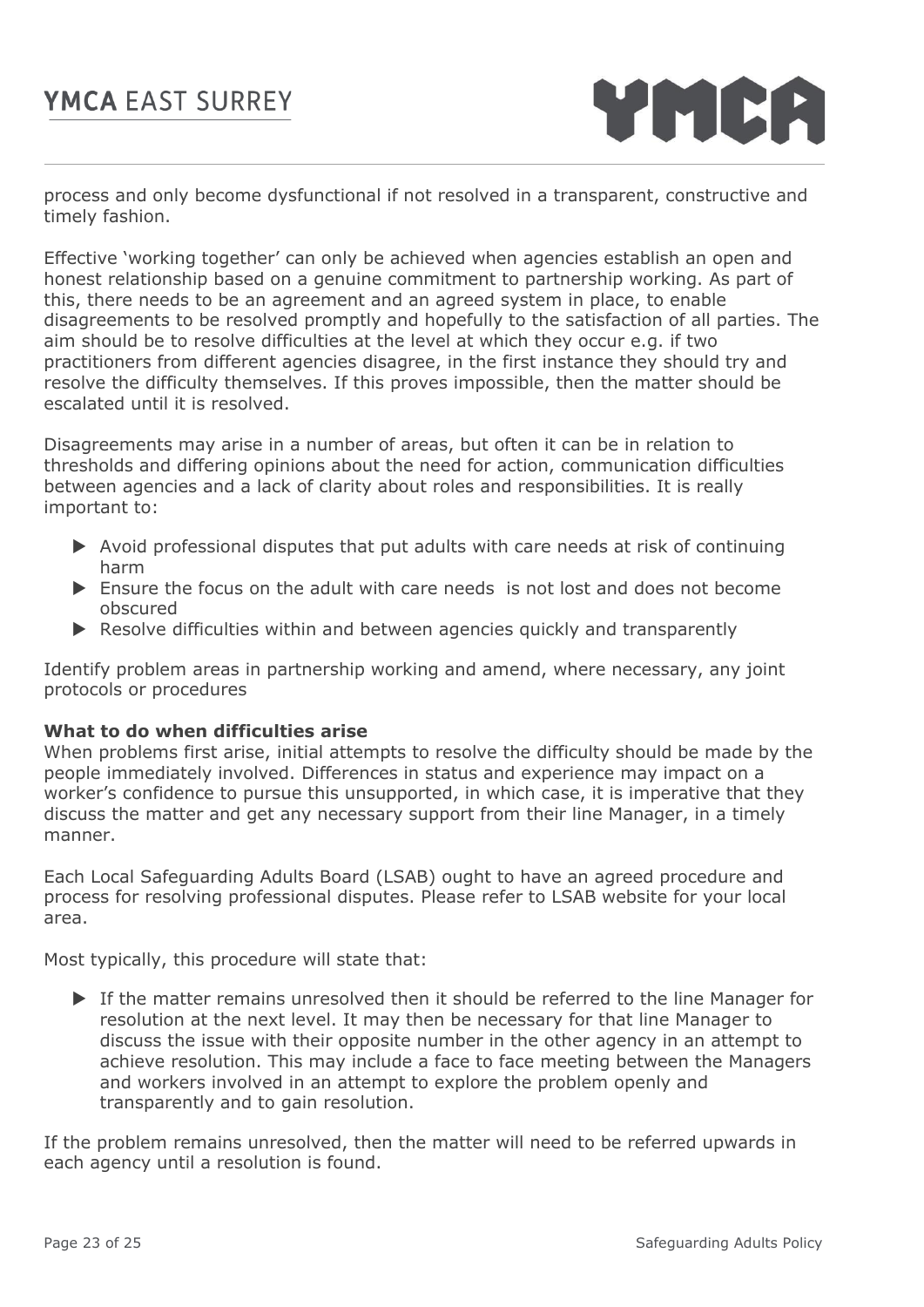

A clear written record should be kept at all stages and by all parties and should upon resolution, include written confirmation between the parties about the agreed outcome of the disagreement and how any outstanding issues will be dealt with.

If it proves impossible to reach an agreement and the matter is of a safeguarding nature, then the matter should be referred to the Chair of the Local Safeguarding Adults Board for mediation.

In order to promote continuing good working relationships between agencies, it may be helpful after some disputes to have a debrief meeting for those who have been involved.

#### **Appendix 11 Death of an adult with care needs**

#### **Offsite**

When a member of staff becomes aware that a service user known to YMCA East Surrey Action has unexpectedly died or been seriously injured they must immediately notify their Line Manager who will inform the CEO.

The CEO, having heard the detail of the case and any involvement we may have had, will advise as to whether the file should be secured.

Staff are expected to co-operate fully with any subsequent enquiries made by the Local Safeguarding Adults Board, Police or other statutory agencies.

#### **Onsite**

In the event of finding adult with care needs who is unconscious or suspected to have died the first priority is to obtain urgent medical assistance by ringing the emergency services and beginning first aid (All YMCA buildings have a qualified first aider on duty).

Resuscitation once commenced should be continued according to the [UK Council](https://www.resus.org.uk/resuscitation-guidelines/)  [Resuscitation Guidelines 2015](https://www.resus.org.uk/resuscitation-guidelines/) until an experienced doctor has made a decision that it is appropriate to stop.

Professionals should notify the Police if they are not already present.

All professionals must ensure that they retain a written record of the initial referral to them and take note of:

- $\triangleright$  The position of the adult, the clothing worn and the circumstances of how they were found;
- $\triangleright$  Explanations for any injury and any discrepancies;
- $\triangleright$  Comments made by the carers;
- ▶ Background history, any possible alcohol/drug misuse and the conditions of the living accommodation;
- Any known underlying medical condition the adult may have.

All professionals should provide all the above information and, where applicable, any suspicions must be provided to the receiving Doctor and the Police immediately.

The comments of carers if present or available must be noted in detail.